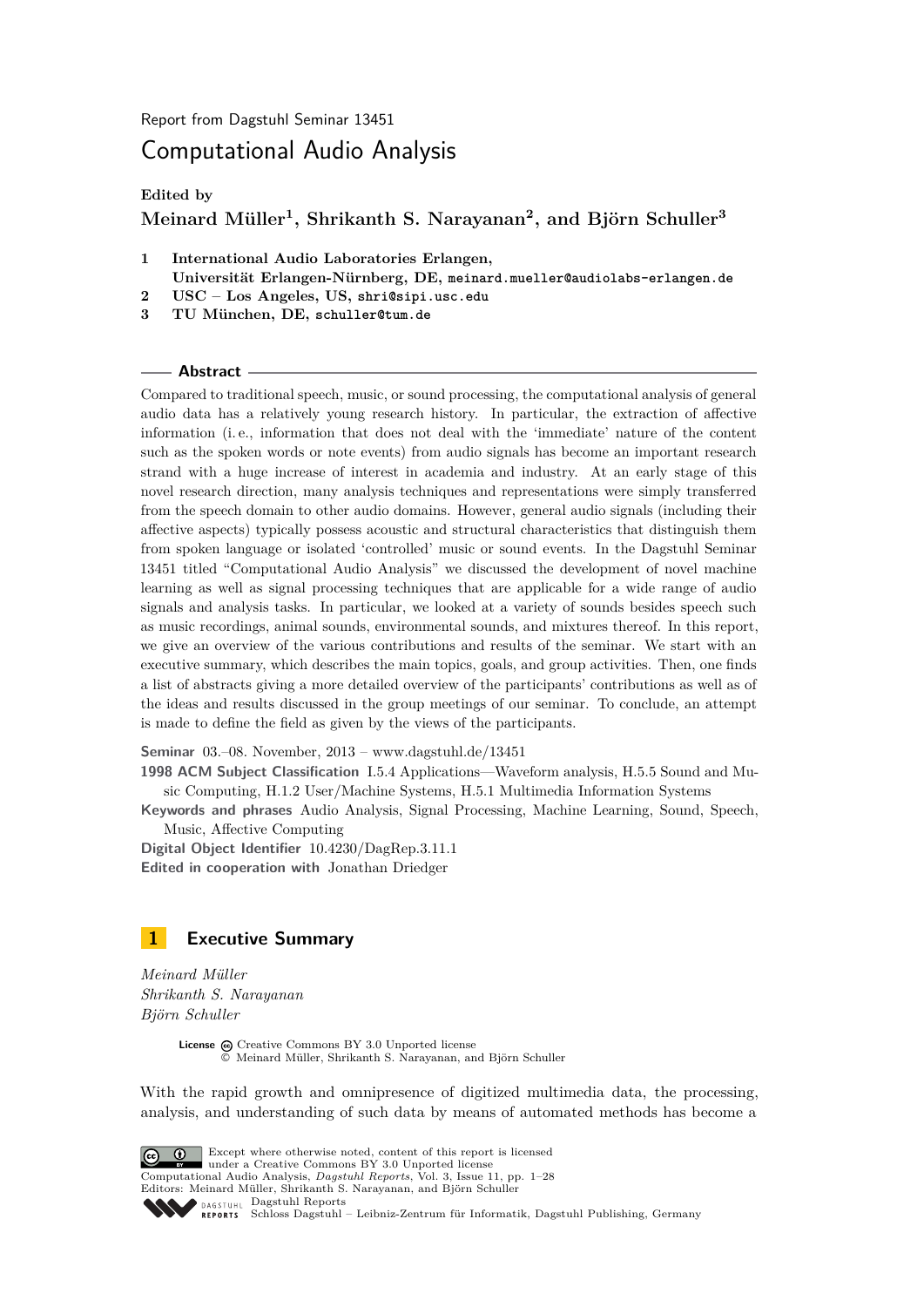central issue in computer science and associated areas of research. As for the acoustic domain, audio analysis has traditionally been focused on data related to speech with the goal to recognize and transcribe the spoken words. In this seminar, we considered current and future audio analysis tasks that go beyond the classical speech recognition scenario. For example, we looked at the computational analysis of speech with regard to the speakers' traits (e. g., gender, age, height, cultural and social background), physical conditions (e. g., sleepiness, alcohol intoxication, health state), or emotion-related and affective states (e. g., stress, interest, confidence, frustration). So, rather then recognizing *what* is being said, the goal is to find out *how* and *by whom* it is being said. Besides speech, there is a rich variety of sounds such as music recordings, animal sounds, environmental sounds, and combinations thereof. Just as for the speech domain, we discussed how to decompose and classify the content of complex sound mixtures with the objective to infer semantically meaningful information.

When dealing with specific audio domains such as speech or music, it is crucial to properly understand and apply the appropriate domain-specific properties, be they acoustic, linguistic, or musical. Furthermore, data-driven learning techniques that exploit the availability of carefully annotated audio material have successfully been used for recognition and classification tasks. In this seminar, we discussed issues that arise when dealing with rather vague categories as in emotion recognition or when considering general audio sources such as environmental sounds. In such scenarios, model assumptions are often violated, or it becomes impossible to define explicit representations or models. Furthermore, for non-standard audio material, annotated datasets are hardly available. Also, data-driven methods that are used in speech recognition are (often) not directly applicable in this context; instead semi-supervised or unsupervised learning techniques can be a promising approach to remedy these issues. Another central topic of this seminar was concerned with the problem of source separation. In the real world, acoustic data is very complex typically consisting of a superposition of overlapping speech, music, and general sound sources. Therefore, efficient source separation techniques are required that allow for splitting up, re-synthesizing, analyzing, and classifying the individual sources—a problem that, for general audio signals, is yet not well understood.

In this executive summary, we give a short overview of the main topics addressed in this seminar. We start by briefly describing the background of the participants and the overall organization. We then give an overview of the presentations of the participants and the results obtained from the different working groups. Finally, we reflect on the most important aspects of this seminar and conclude with future implications.

#### **Participants, Interaction, Activities**

In our seminar, we had 41 participants, who came from various countries around the world including North America (10 participants), Japan (1 participant), and Europe (Austria, Belgium, Finland, France, Germany, Greece, Italy, Netherlands, Spain, United Kingdom). Most of the participants came to Dagstuhl for the first time and expressed enthusiasm about the open and retreat-like atmosphere. Besides its international character, the seminar was also highly interdisciplinary. While most of the participating researchers are working in the fields of signal processing and machine learning, we have had participants with a background in cognition, human computer interaction, music, linguistics, and other fields. This made the seminar very special in having many cross-disciplinary intersections and provoking discussions as well as numerous social activities including common music making.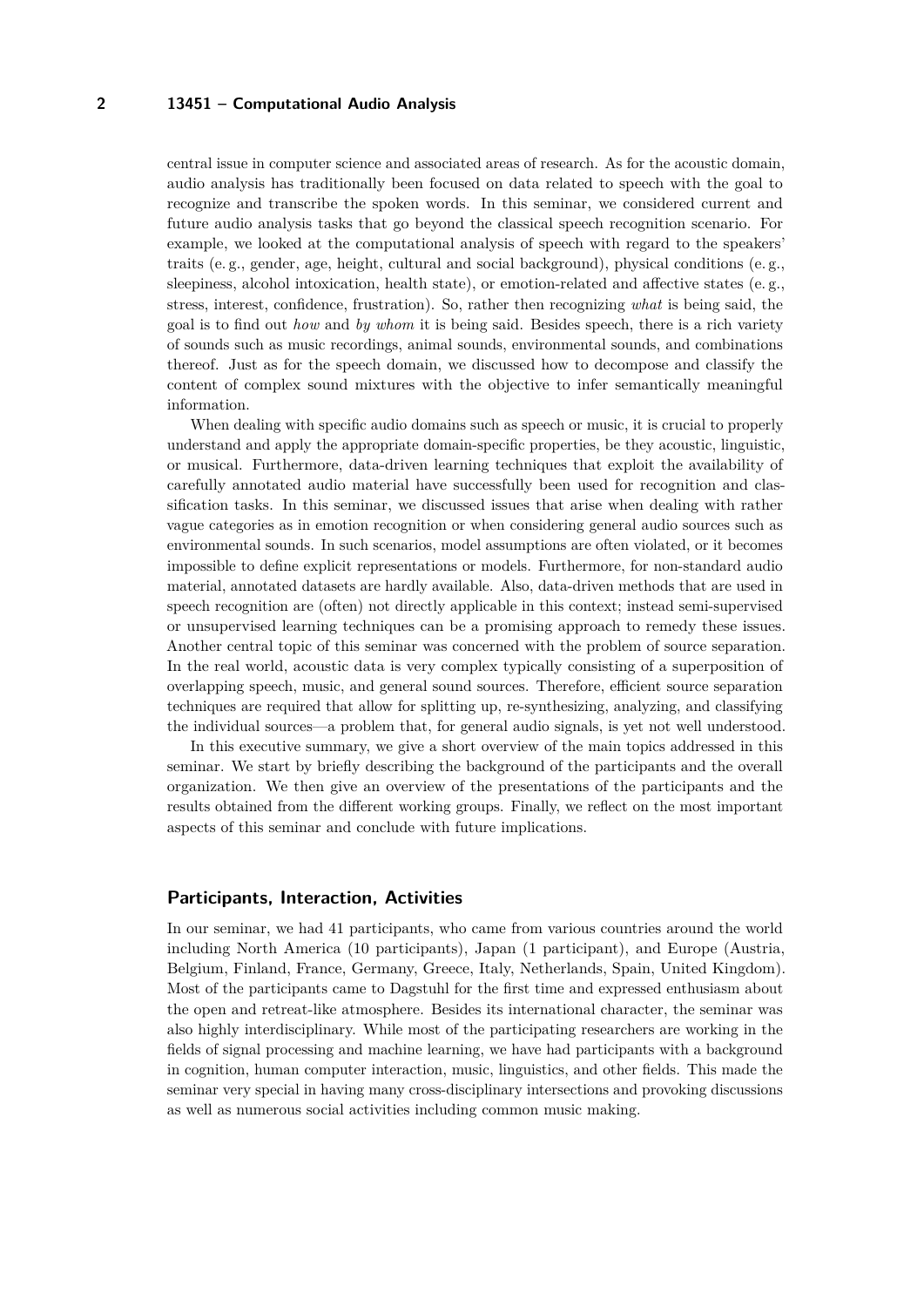### **Overall Organization and Schedule**

Dagstuhl seminars are known for having a high degree of flexibility and interactivity, which allow participants to discuss ideas and to raise questions rather than to present research results. Following this tradition, we fixed the schedule during the seminar asking for spontaneous contributions with future-oriented content, thus avoiding a conference-like atmosphere, where the focus is on past research achievements. The first two days were used to let people introduce themselves, present scientific problems they are particularly interested in and express their expectations and wishes for the seminar. In addition, we have had six initial stimulus talks, where specific participants were asked to address some burning questions on speech, music, and sound processing from a more meta point of view, see also Section [3.](#page-7-0) Rather than being usual presentations, most of these stimulus talks seamlessly moved towards an open discussion of the plenum. Based on this input, the second day concluded with a brainstorming session, where we identified central topics covering the participants' interests and discussed the schedule and format of the subsequent days. To discuss these topics, we split up into five groups, each group discussing one of the topics in greater depth in parallel sessions on Wednesday morning. The results and conclusions of these group meetings were then presented to the plenum on Thursday morning, which resulted in vivid discussions. Continuing the previous activities, further parallel group meetings were held on Thursday afternoon, the results of which being presented on Friday morning. Finally, asking each participant to give a short (written) statement of what he or she understands by the seminar's overall topic "Computational Audio Analysis," we had a very entertaining and stimulating session by going through and discussing all these statements one by one. The result of this session can be found in Section [6.](#page-23-0) In summary, having a mixture of different presentation styles and group meetings gave all participants the opportunity for presenting and discussing their ideas, while avoiding a monotonous conference-like atmosphere.

### **Main Topics**

We discussed various topics that addressed the challenges when dealing with mixtures of general and non-standard acoustic data. A particular focus was put on data representations and analysis techniques including audio signal processing, machine learning, and probabilistic models. After a joint brainstorming session, we agreed on discussing five central topics which fitted in the overall theme of the seminar and reflected the participants' interests. We now give a brief summary of these topics, which were addressed in the parallel group meetings and resulting panel discussions. A more detailed summary of the outcome of the group sessions can be found in Section [4.](#page-10-0)

- 1. The *"Small Data"* group looked at audio analysis and classification scenarios where only few labeled examples or small amounts of (training) data are available. In such scenarios, machine learning techniques that depend on large amounts of (training) data ("Big Data") are not applicable. Various strategies including model-based as well as semiand unsupervised approaches were discussed.
- 2. The *"Source Separation"* group addressed the task of decomposing a given sound mixture into elementary sources, which is not only a fundamental problem in audio processing, but also constitutes an intellectual and interdisciplinary challenge. Besides questioning the way the source separation problem is often posed, the need of concrete application scenarios as well as the objective of suitable evaluation metrics were discussed.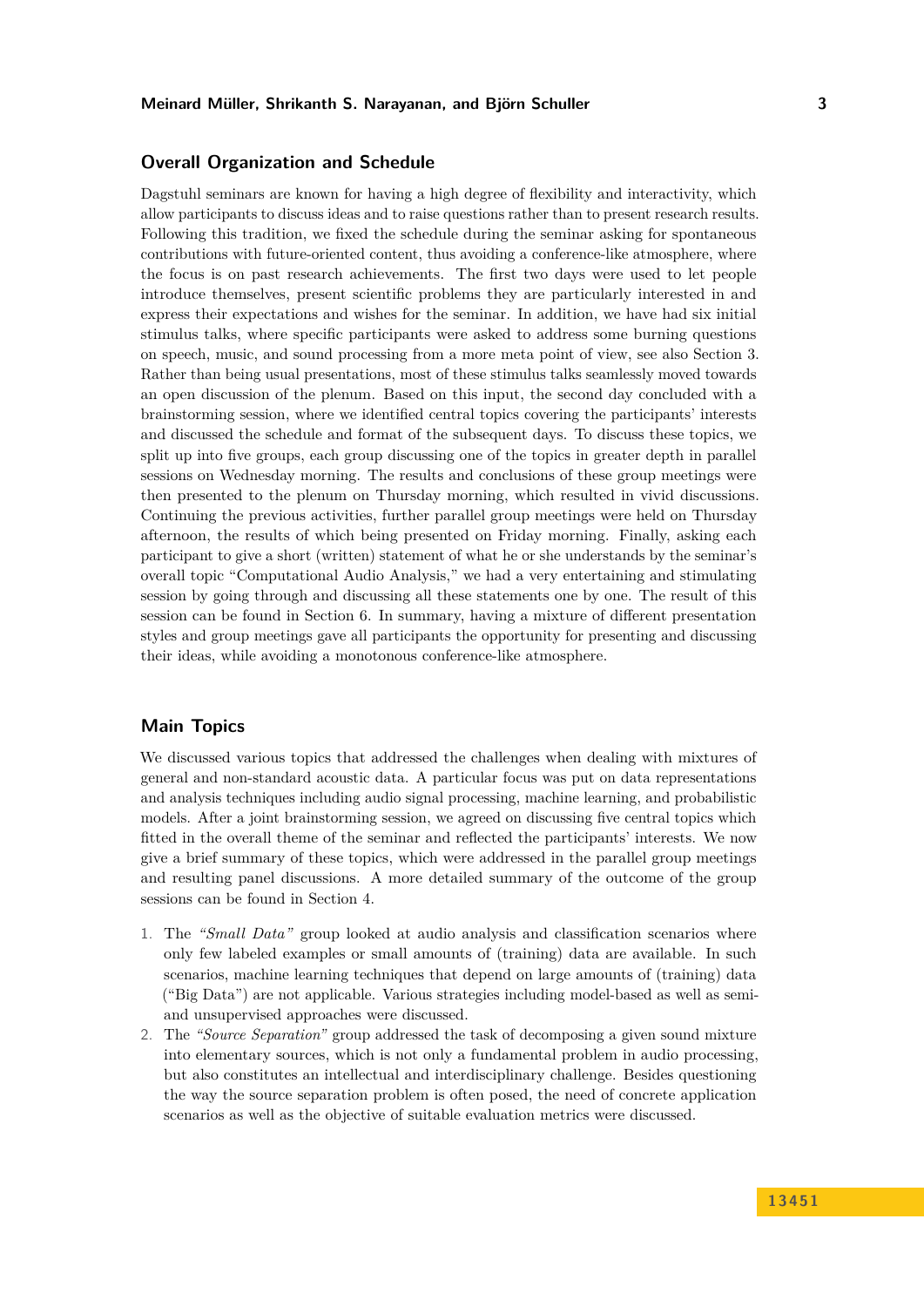- 3. The *"Interaction and Affect"* group discussed the question on how to generate and interpret signals that express interactions between different agents. One main conclusion was that one requires more flexible models that better adapts to the temporal and situational context as well as to the agents' roles, behaviors and traits.
- 4. The *"Knowledge Representation"* group addressed the issue of how knowledge can be used to define and derive sound units that can be used as elementary building blocks for a wide range of applications. Based on deep neural network techniques, the group discussed how database information and other meta-data can be better exploited and integrated using feed-forward as well as recurrent architectures.
- 5. The *"Unsupervised Learning"* group looked at the problem on how to learn the structure of data without reference to external objectives. Besides issues on learning meaningful elementary units, the need of considering hierarchies of abstractions and multi-layer characterizations was discussed.

Besides an extensive discussion of these five main topics, we have had many further contributions and smaller discussions on issues that concern natural human machine communication, human centered audio processing, computational paralinguistics, sound processing in everyday environments, acoustic monitoring, informed source separation, and audio structure analysis.

#### **Conclusions**

In our seminar, we addressed central issues on how to process audio material of various types and degrees of complexity. In view of the richness and multitude of acoustic data, one requires representations and machine learning techniques that allow for capturing and coupling various sources of information. Therefore, unsupervised and semi-supervised learning procedures are needed in scenarios where only very few examples and poor training resources are available. Also, source separation techniques are needed, which yield meaningful audio decomposition results even when having only limited knowledge on the type of audio. Another central issue of this seminar was how to bring in the human into the audio processing pipeline. On the one hand, we discussed how we can learn from the way human process and perceive sounds. On the other hand, we addressed the issue on extracting human-related parameters such as affective and paralinguistic information from sound sources. These discussions showed that understanding and processing complex sound mixtures using computational tools poses many challenging research problems yet to be solved.

The Dagstuhl seminar gave us the opportunity for discussing such issues in an inspiring and retreat-like atmosphere. The generation of novel, technically oriented scientific contributions was not the focus of the seminar. Naturally, many of the contributions and discussions were on a rather abstract level, laying the foundations for future projects and collaborations. Thus, the main impact of the seminar is likely to take place in the medium to long term. Some more immediate results, such as plans to share research data and software, also arose from the discussions. As measurable outputs from the seminar, we expect to see several joint papers and applications for funding. Beside the scientific aspect, the social aspect of our seminar was just as important. We had an interdisciplinary, international, and very interactive group of researchers, consisting of leaders and future leaders in our field. Most of our participants visited Dagstuhl for the first time and enthusiastically praised the open and inspiring atmosphere. The group dynamics were excellent with many personal exchanges and common activities. Some scientists mentioned their appreciation of having the opportunity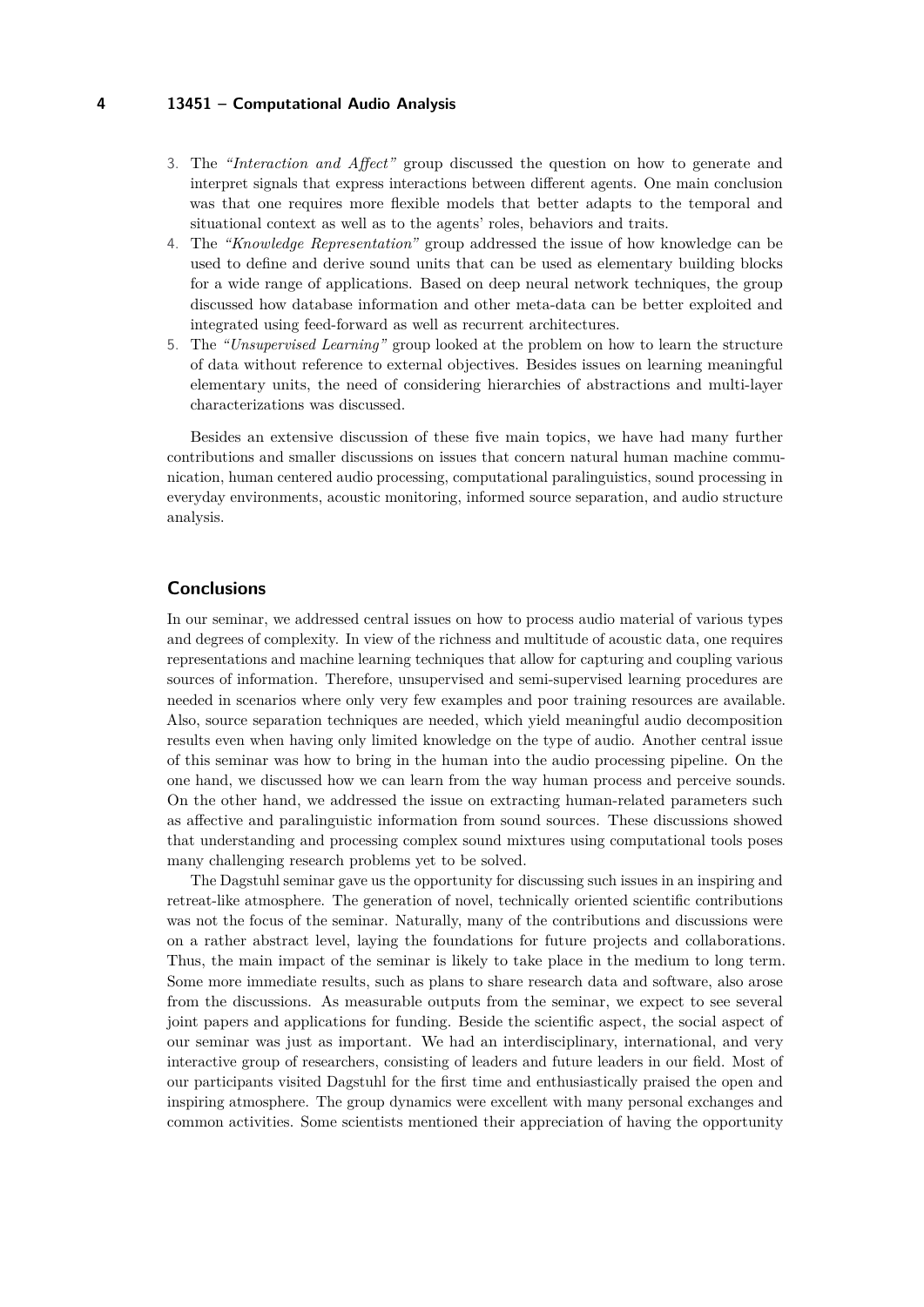for prolonged discussions with researchers from neighboring research fields—something which is often impossible during conference-like events.

In conclusion, our expectations of the seminar were not only met but exceeded, in particular with respect to networking and community building. Last but not least, we heartily thank the Dagstuhl board for allowing us to organize this seminar, the Dagstuhl office for their great support in the organization process, and the entire Dagstuhl staff for their excellent services during the seminar.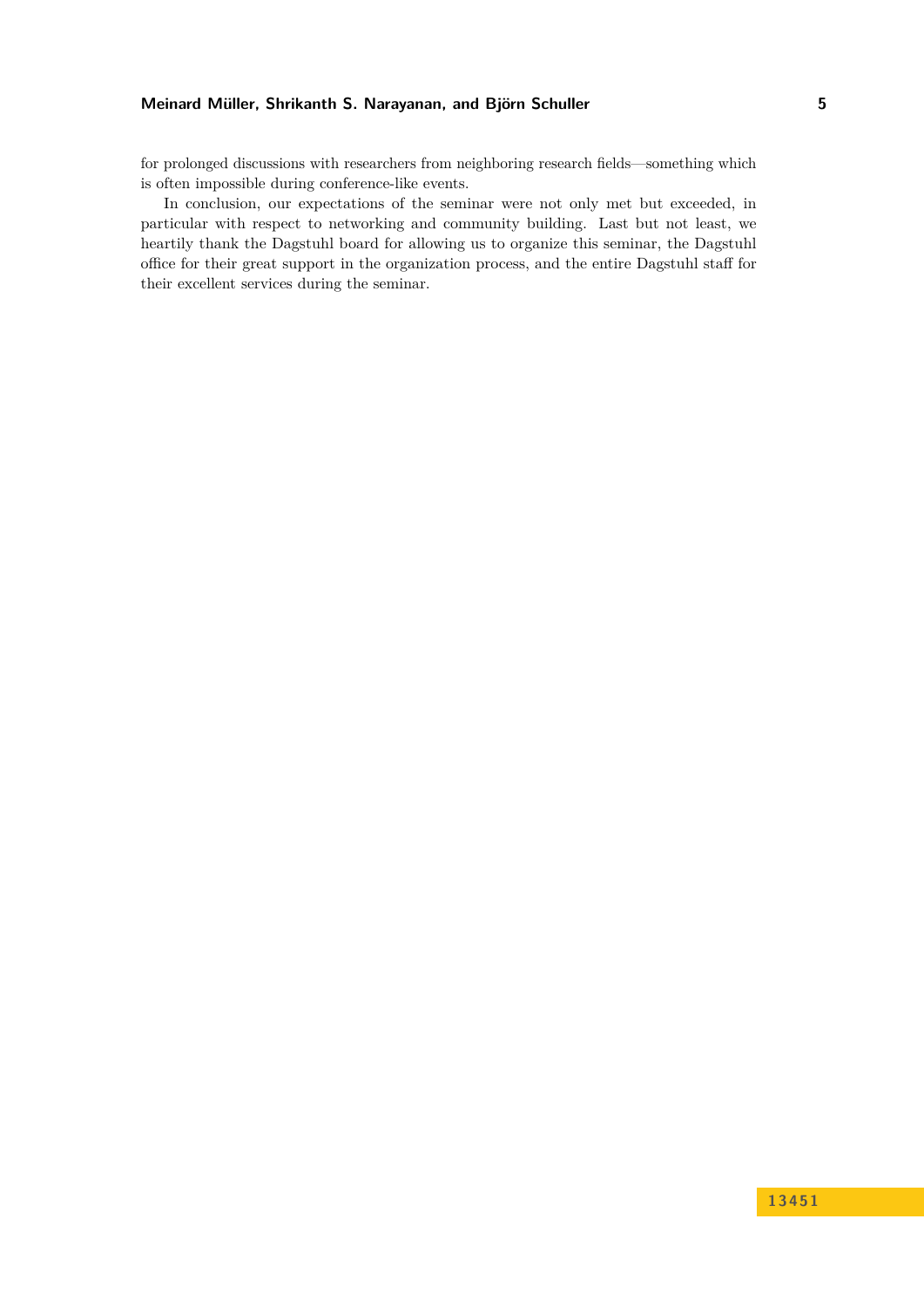| <b>Executive Summary</b><br>Meinard Müller, Shrikanth S. Narayanan, and Björn Schuller                                                                                                                                        | 1  |
|-------------------------------------------------------------------------------------------------------------------------------------------------------------------------------------------------------------------------------|----|
| <b>Stimulus Talks</b>                                                                                                                                                                                                         |    |
| Multimedia Analysis for the Poor                                                                                                                                                                                              | 8  |
| Interpreting 'Intentional' Behaviour in Audio Scenes<br>$Roger K. Moore \dots \dots \dots \dots \dots \dots \dots \dots \dots \dots \dots \dots \dots \dots \dots \dots$                                                      | 9  |
| Semantic-Affective Models for Multimodal Signal Processing<br>Alexandros Potamianos                                                                                                                                           | 9  |
| Exploitation of Human Perception Principles in Audio Processing Systems                                                                                                                                                       | 10 |
| Stop Listening to Speech, Language, and Vision Research!                                                                                                                                                                      | 10 |
| Sound Event Detection and Recognition in Everyday Environments                                                                                                                                                                | 11 |
| <b>Group Sessions</b>                                                                                                                                                                                                         |    |
| Small Data (Learning from Few Examples)<br>Bryan Pardo, Xavier Anguera, Jonathan Driedger, Bernd Edler, Jort Gemmeke,<br>Franz Graf, Gernot Kubin, Frank Kurth, Meinard Müller, and Christian Uhle                            | 11 |
| Interaction and Affect<br>Martin Heckmann, Murtaza Bulut, Carlos Busso, Nick Campbell, Laurence Devillers,<br>Anna Esposito, Sungbok Lee, Roger Moore, Mark Sandler, Khiet Truong, and Rita                                   | 12 |
| Learning of Units and Knowledge Representation<br>Florian Metze, Xavier Anguera, Sebastian Ewert, Jort Gemmeke, Dorothea Kolossa,<br>Emily Mower Provost, Björn Schuller, and Joan Serrà $\ldots \ldots \ldots \ldots \ldots$ | 13 |
| Unsupervised Learning for Audio<br>Tuomas Virtanen, Jon Barker, Shrikanth Narayanan, Alexandros Potamianos,<br>Bhiksha Raj, Gaël Richard, Rita Singh, Paris Smaragdis, Stefano Squartini, and<br>Shiva Sundaram               | 14 |
| Source Separation<br>Christian Uhle, Jonathan Driedger, Bernd Edler, Sebastian Ewert, Franz Graf,<br>Gernot Kubin, Meinard Müller, Nobutaka Ono, Bryan Pardo, and Joan Serrà                                                  | 15 |
| <b>Further Topics</b>                                                                                                                                                                                                         |    |
| Engineering Selective Attention into Acoustic Scene Analysis Systems.                                                                                                                                                         | 15 |
| Compensate Lexical/Speaker/Environment Variability for Speech Emotion Recog-<br>nition                                                                                                                                        |    |
|                                                                                                                                                                                                                               | 16 |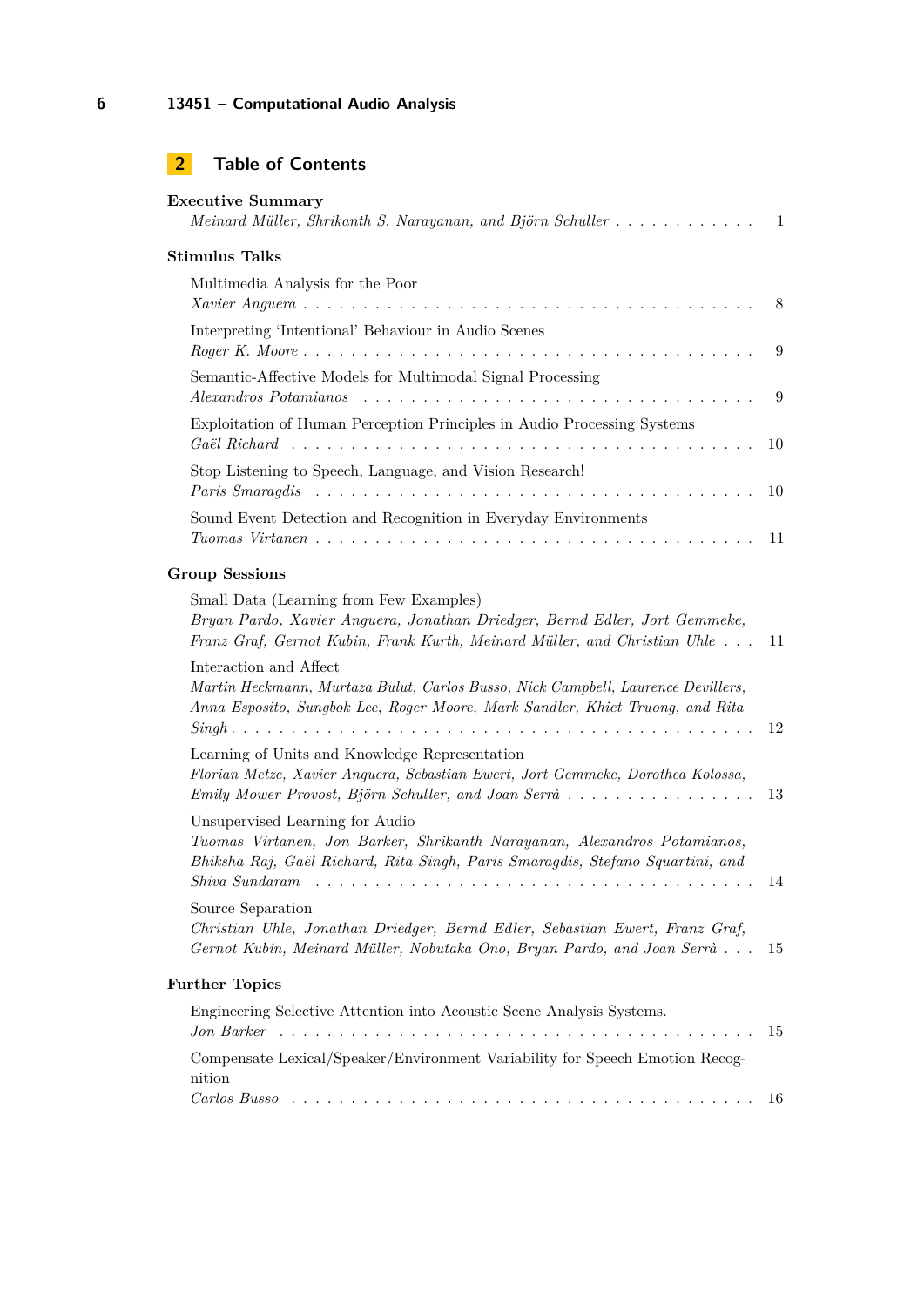# **Meinard Müller, Shrikanth S. Narayanan, and Björn Schuller 7**

| Interpretation and Computational Audio Analysis                                                                                                            | 17 |
|------------------------------------------------------------------------------------------------------------------------------------------------------------|----|
| Perceptually Appealing Reconstruction of Spectrally Modified Signals<br>Jonathan Driedger and Meinard Müller                                               | 17 |
| The Situated Multimodal Facets of Human Communication                                                                                                      | 17 |
| Bayes and Beyond Bayes: The Integration of Prior Knowledge                                                                                                 | 18 |
| NMF meet Dynamics                                                                                                                                          | 19 |
| Features beyond Machine Learning<br>Martin Heckmann $\ldots \ldots \ldots \ldots \ldots \ldots \ldots \ldots \ldots \ldots \ldots \ldots \ldots$           | 20 |
| Detection of Repeated Signal Components and Applications to Audio Analysis                                                                                 | 21 |
| Informed Source Separation for Music Signals<br>Meinard Müller and Jonathan Driedger                                                                       | 21 |
| Approaching Cross-Audio Computer Audition<br>$Bj\ddot{o}rn$ Schuller $\ldots \ldots \ldots \ldots \ldots \ldots \ldots \ldots \ldots \ldots \ldots \ldots$ | 22 |
| What can we Learn from Massive Music Archives?                                                                                                             | 22 |
| Acoustic Monitoring in Smart Home Environments: A Holistic Perspective                                                                                     | 23 |
| Sound Processing in Everyday Environments<br>$Emmanuel Vincent \dots \dots \dots \dots \dots \dots \dots \dots \dots \dots \dots \dots \dots \dots \dots$  | 24 |
| Towards a Definition of Computational Audio Analysis $(CAA)$                                                                                               | 24 |
|                                                                                                                                                            | 28 |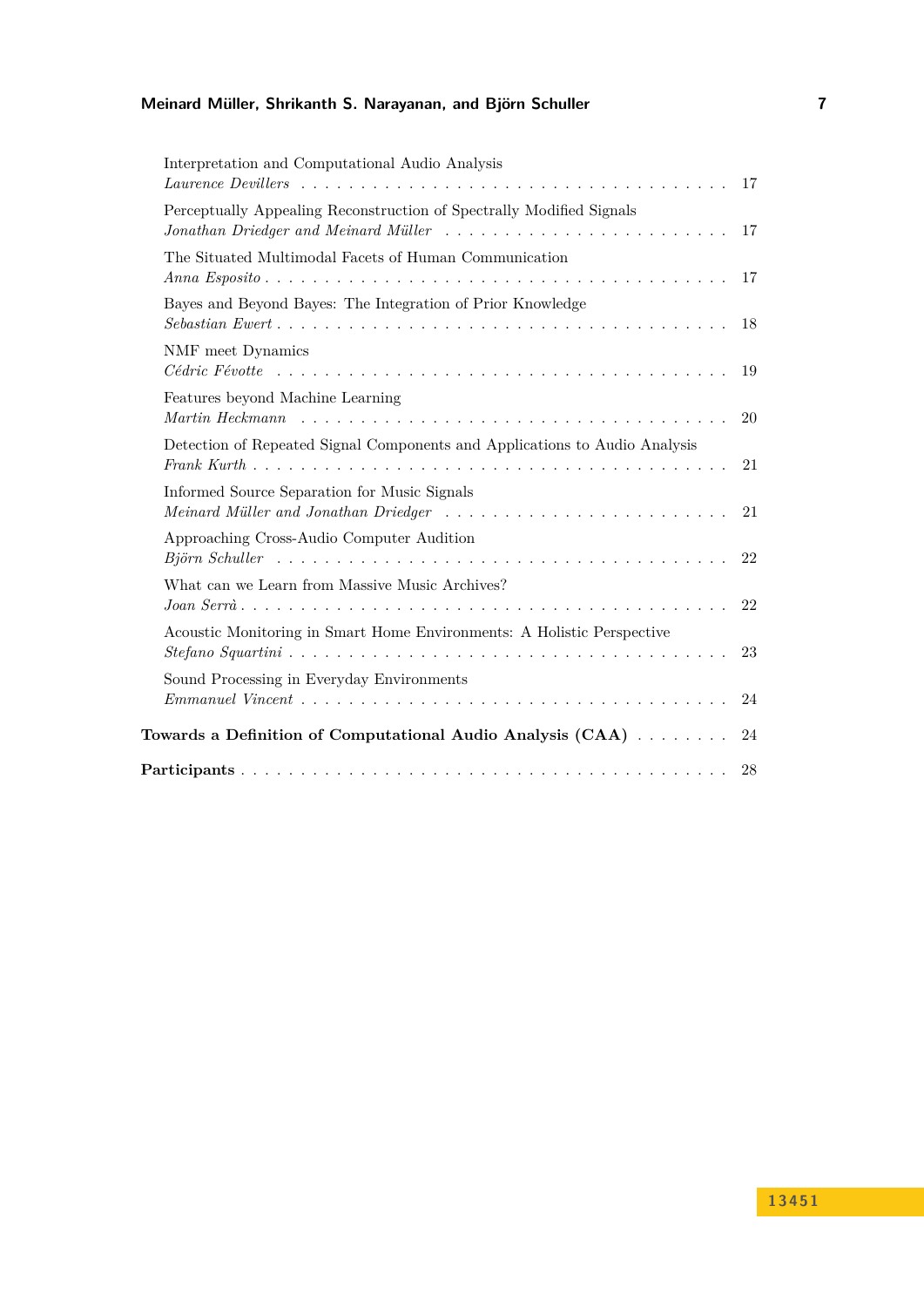<span id="page-7-0"></span>

# <span id="page-7-1"></span>**3.1 Multimedia Analysis for the Poor**

*Xavier Anguera (Telefónica Research – Barcelona, ES)*

License @ [Creative Commons BY 3.0 Unported](http://creativecommons.org/licenses/by/3.0/) license © [Xavier Anguera](#page-7-1)

In many areas of multimedia analysis (i. e., when extracting knowledge from multimedia or multimodal data) one usually fist derives models from corpora of annotated training data, which are then applied to some unknown data. Highly performing systems have been built using this methodology in the past. However, it must not be overlooked that producing high-quality annotated data for training takes time and resources, which are not always available. Examples of high-quality labeling scarcity can be seen when trying to analyze highly diverse data like what is found on online media sources such as YouTube or SoundCloud, or with rare languages in speech (i. e. those languages for which the number of speakers is to small to attract commercial interest). For this reason it becomes very relevant to explore new avenues to be able to extract knowledge with no (or very limited) labeled examples. There are already many efforts in this direction within the research community such as:

- $\blacksquare$  Speech: Audio summarization through the analysis of repetitions in the audio stream; query-by-example spoken term detection; training systems (e. g., large vocabulary speech recognition) on little transcribed data, or on low quality transcripts (e.g. close captions) data.
- $\blacksquare$  Music: Structural analysis of songs.
- Image processing: Unsupervised concept extraction (e. g., the system developed by Google and G. Hinton to automatically learn how to recognize cats in Youtube videos).
- Text: Unsupervised document clustering and topic detection.  $\rightarrow$
- Bioinformatics: Unsupervised repetitions/structure detection and finding mutations.

In this inspirational talk, I first motivated the need to do research on unsupervised and semi-supervised algorithms to tackle problems like those mentioned above. Then, after presenting some examples of technologies that are able to perform well with these constraints, I described the task of (query-by-example) spoken term detection. The objective of this task is to find all lexical instances of a spoken term within an audio database of spoken words. Within the Mediaeval 2013 Spoken Web Search evaluation (which I helped organize), we have considered the scenario where nothing is known a-priori about the query or the database (only the fact that the database contains data from nine different languages was known).

Next, I discussed about how low/zero resource techniques can complement high resource systems. For this I hypothesized how babies learn about their surrounding world by registering similar repeating patterns that occur many times. I proposed the discovery of repeating information (e. g., repeating acoustic patterns in speech) to be used as an informed initialization to transcription systems to automatically retrieve sizable training corpora from high-quality seed transcriptions.

Finally, the following set of open questions were posed to the audience to trigger some discussion:

- How to incorporate acoustic modeling into dynamic programming techniques?
- $\blacksquare$ How to describe the acoustic space (or whatever space) in an unsupervised (but robust) manner?
- How do we discriminate between "interesting/relevant" and "filler" events?m.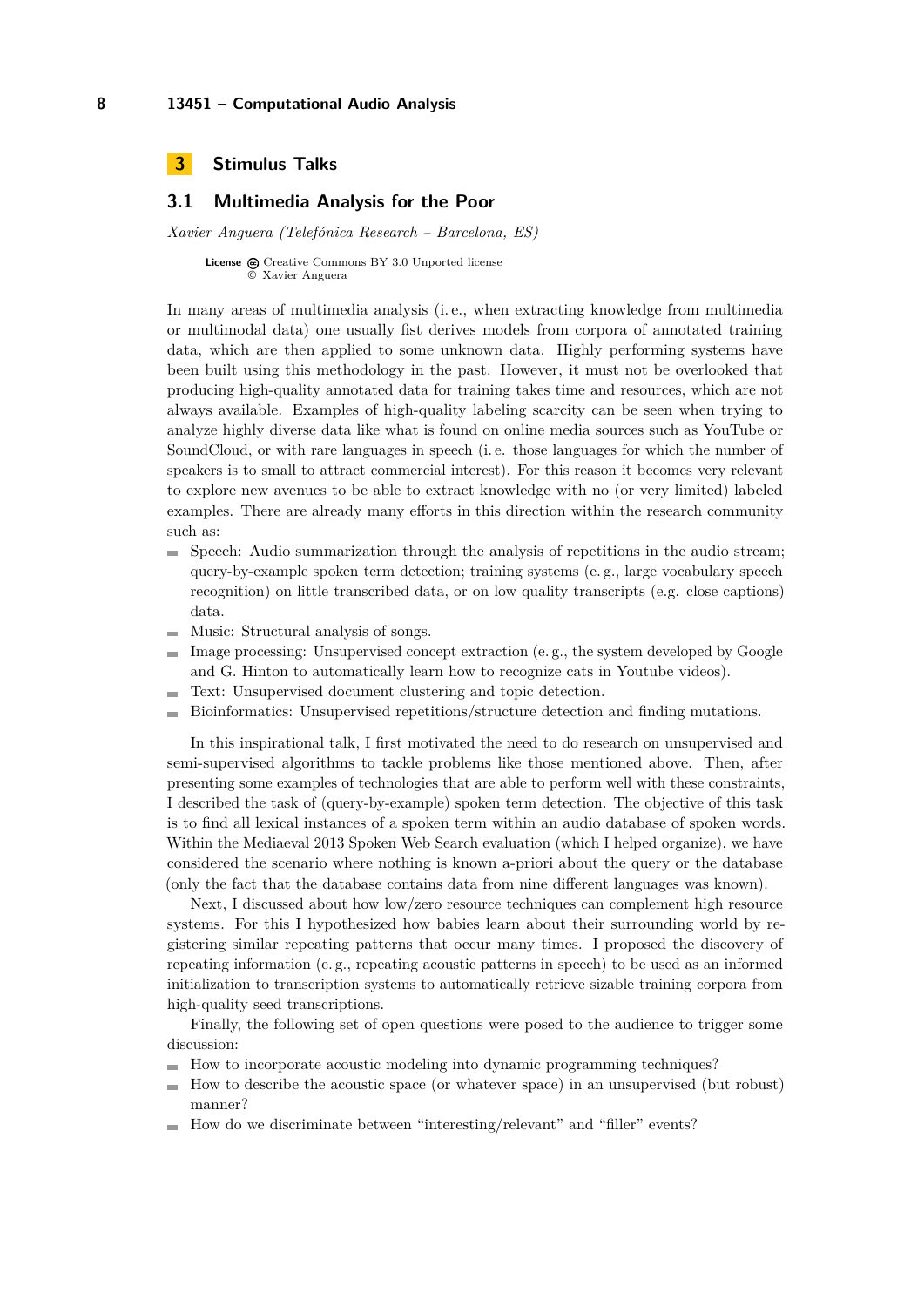- 
- $\blacksquare$  Does it all make any sense? Or will there be a point where we always have enough training data for a given task?

### <span id="page-8-0"></span>**3.2 Interpreting 'Intentional' Behaviour in Audio Scenes**

*Roger K. Moore (University of Sheffield, GB)*

License  $\bigcirc$  [Creative Commons BY 3.0 Unported](http://creativecommons.org/licenses/by/3.0/) license © [Roger K. Moore](#page-8-0)

Whilst there is no doubt about the immense practical benefits that could be derived from the automated analysis of audio scenes, it is not clear that the research community has yet developed a sufficiently sophisticated theoretical framework to realise its full potential. Recent years have seen measurable progress in computational approaches to information extraction by applying the latest machine learning techniques to annotated (or even unannotated) data, but most of the focus has been on classifying the surface phenomena associated with acoustic events. Little attention has been given to interpreting the underlying 'intentional' states that are unique to living organisms and which drive the physical actions that are performed (particularly communicative behaviour such as speech). Of course, if there was a simple one-to-one relationship between internal intentional states and the consequent surface behaviour, then interpretation would be relatively straightforward. However, in reality there is significant 'coupling' (i. e., dependencies) between objects, agents and their environment, and this means that interpreting what is happening in an acoustic scene requires a yet-to-bedefined unified computational modelling approach which is capable of integrating the relevant contingencies. This stimulus talk illuminated these issues and raised the following issues for discussion: How important is it that we acknowledge that the world contains intentional agents? Can we envisage a unified computational modelling approach which is capable of integrating the relevant contingencies? What are the implications of modelling self (recursion, context dependency, embodiment)? And can an agent ever understand a natural scene if it is not (or has never been) part of it? The final question is thus: what does an automated agent need to know about the world and the entities it contains in order to make sense of a general audio scene?

#### <span id="page-8-1"></span>**3.3 Semantic-Affective Models for Multimodal Signal Processing**

*Alexandros Potamianos (National TU – Athens, GR)*

**License**  $\textcircled{c}$  [Creative Commons BY 3.0 Unported](http://creativecommons.org/licenses/by/3.0/) license © [Alexandros Potamianos](#page-8-1)

In this stimulus talk, I reviewed multimodal aspects of audio processing focusing mainly on three areas. First, I considered the area of affective analysis and recognition of audio and multimedia streams. I presented recent results of emotion recognition from audio signals as well as movies, and the interplay between audio events, music and spoken language was outlined. Second, I discussed aspects of saliency and attention for audio and multimedia streams. Recent progress on selectional attention models for speech and audio were reviewed. Furthermore, the role of saliency/attention for audio/speech processing was discussed and future research directions outlined. Third, I addressed the topic of associative and representational models of audio and multimodal semantics. Motivated by cognitive considerations,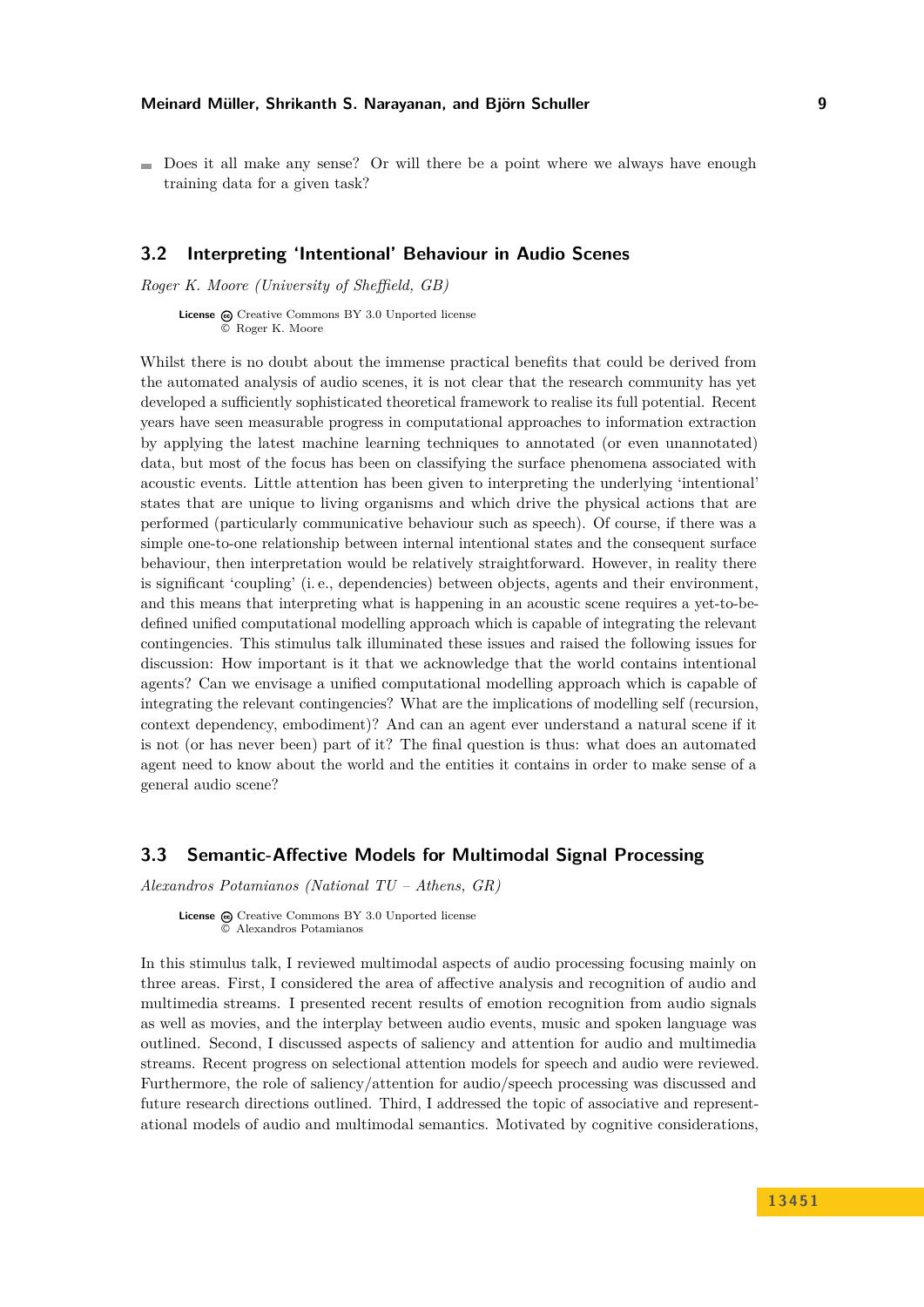associative lexical semantic models have been recently proposed. These models have been extended to include also multimodal or crossmodal information such as images. I discussed how such models can be extended for audio, music, and speech content to create multimodal similarity networks as well as how such networks are relevant for inference and classification tasks.

# <span id="page-9-0"></span>**3.4 Exploitation of Human Perception Principles in Audio Processing Systems**

*Gaël Richard (Telecom ParisTech, FR)*

License  $\textcircled{c}$  [Creative Commons BY 3.0 Unported](http://creativecommons.org/licenses/by/3.0/) license © [Gaël Richard](#page-9-0)

The integration of auditory perception in most audio processing systems remains limited. A number of perceptually-relevant concepts have been exploited in audio processing research. But, for example for audio indexing/classification, it still seems that it is difficult to build a fully perceptually-relevant system that outperforms efficient machine-learning based methods that use only some rudimentary principles of perception. This remains surprising because from a pure acoustical point of view it intuitively appears that it may be unnecessary to capture similarity or dissimilarity information that is not perceived by humans. Should we look for better perceptual features or better perceptual representations such as cortical representations? Should we better model feature dynamics? Should we better model the complex and hierarchical processing information in the brain? In this stimulus talk, I discussed some of these issues. One may draw the conclusion that even though human perception principles are in general seen as important, mimicking the human perception or the functioning of the brain does not seem to be a prerequisite for computational audio analysis systems.

### <span id="page-9-1"></span>**3.5 Stop Listening to Speech, Language, and Vision Research!**

*Paris Smaragdis (University of Illinois at Urbana Champaign / Adobe, US)*

License  $\Theta$  [Creative Commons BY 3.0 Unported](http://creativecommons.org/licenses/by/3.0/) license © [Paris Smaragdis](#page-9-1)

Artificial intelligence, and more recently machine learning, has always been guided by the dream of making machines that can understand the world around them. Unfortunately the lion's share of this activity has been on domains that exhibit few insights on how to make machines that can listen, and this has resulted in an ongoing derailment of how machine learning should be applied on audio problems. A big chunk of machine learning is dealing with problems that stem from vision, language, and speech, which are all domains where we make hard decisions. A pixel either belongs to one object of another, a word is either "cat" or "dog", and a spoken language belongs to one of many different families. As a result, the vast majority of machine learning approaches operate with a winner-takes-all philosophy, where the objective is to find that one solution that is the only correct value. Sound however is different. In real-life we never hear one sound or another. Instead, we hear mixtures of sounds. Such problems cannot be properly treated with tools such as discriminative learning and even many of the common generative models, and we see a need for some fundamental rethinking of how learning algorithms should be applied on sound.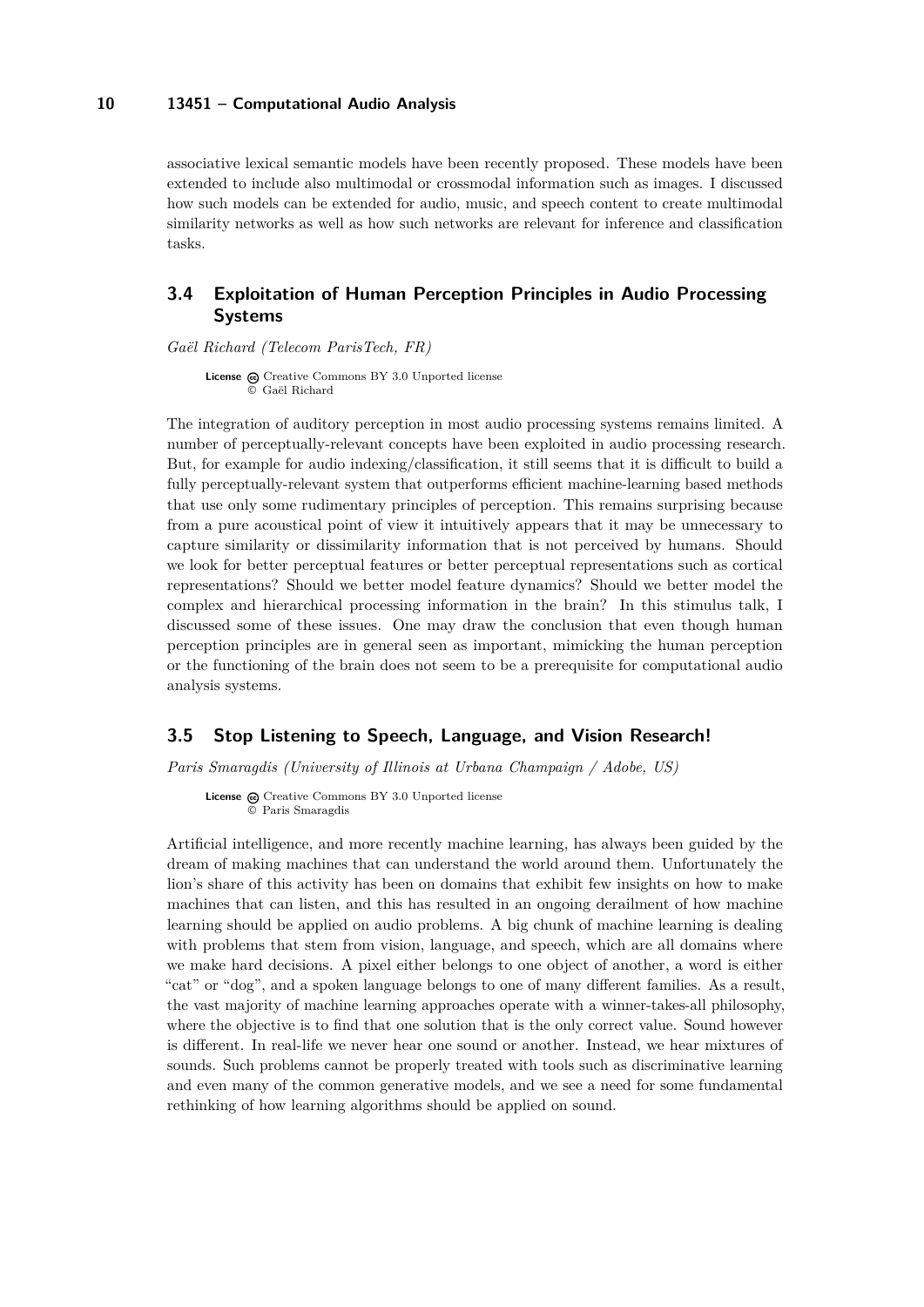### <span id="page-10-1"></span>**3.6 Sound Event Detection and Recognition in Everyday Environments**

*Tuomas Virtanen (Tampere University of Technology, FI)*

**License**  $\textcircled{e}$  [Creative Commons BY 3.0 Unported](http://creativecommons.org/licenses/by/3.0/) license © [Tuomas Virtanen](#page-10-1)

For humans, the most important functionality of auditory scene analysis is to acquire information about our everyday environments: a car approaching from behind, warning beeps, door knocking, door opening and closing and so on. Until now, most of the research on computational audio analysis has been done in the context of speech and music processing. Research on automatic detection and recognition of sound events has mostly been limited to isolated sound events, specific environments (such as meeting rooms), and small number of specific types of events.

Computational audio analysis in everyday environments has applications in areas such as multimedia content analysis, context-aware devices, assistive technologies, and acoustic monitoring. The research in the field has so far approached the task by studying two problems. The first one is context recognition, where a recording is classified into one of predefined contexts. Such contexts may be characterized by locations such as home, office, street, or grocery store or by physical and social activities. Second, sound event or acoustic event detection aims at estimating the start and end times of individual events in a recording as well as estimating a class label for each detected event.

Automatic detection and recognition of events in realistic environments requires addressing many problems (e. g., robustness) that have already been faced in the context of speech and music recognition. Additionally, operating with realistic sounds in everyday environments raises many new questions. Sound events can originate from very different sources and have therefore diverse acoustic characteristics, which may force us to rethink our conventional pattern recognition approaches. The identity of an event can be encoded in many different ways, e.g., by the rough shape of the spectrum, modulations over time, relationships between atomic sound units, or parts of a signal. This affects not only the feature extraction front-end used by an event detection system, but also the architecture of the whole system.

Finally, a single sound can have multiple different interpretations, and it is not at all clear how the event classes to be detected should be defined. Possibilities include definitions about the physical source, semantics, or acoustic similarity. Since it may not be possible to manually define classes for all sounds present in a signal, the use of unsupervised learning techniques needs to be taken into account.

### <span id="page-10-0"></span>**4 Group Sessions**

### <span id="page-10-2"></span>**4.1 Small Data (Learning from Few Examples)**

*Bryan Pardo, Xavier Anguera, Jonathan Driedger, Bernd Edler, Jort Gemmeke, Franz Graf, Gernot Kubin, Frank Kurth, Meinard Müller, and Christian Uhle*

License  $\bigcirc$  [Creative Commons BY 3.0 Unported](http://creativecommons.org/licenses/by/3.0/) license © [Bryan Pardo, Xavier Anguera, Jonathan Driedger, Bernd Edler, Jort Gemmeke, Franz Graf,](#page-10-2) [Gernot Kubin, Frank Kurth, Meinard Müller, and Christian Uhle](#page-10-2)

We define "small data" in opposition to the current buzzword "big data". These are cases where there are few labeled examples to learn from. This may be because the labeling requires intense analysis by an expert (e. g., structural analysis of a Beethoven symphony). This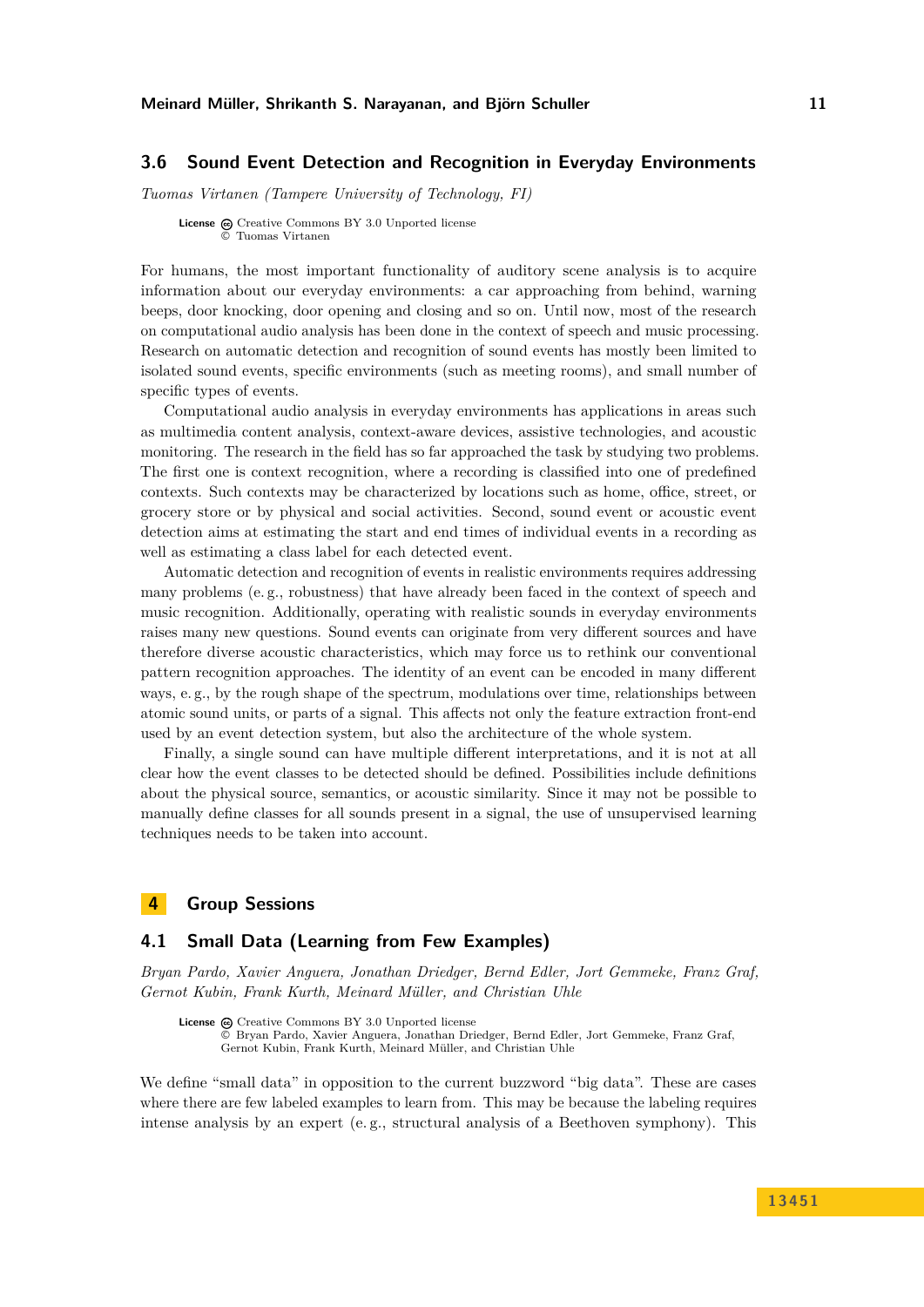may be because there are only a few examples in existence (there are only nine Beethoven symphonies), yet we wish to learn something useful and meaningful for some task. One concrete example of a "small data" situation is that of building an acoustic car crash detector for a particular tunnel. Collecting real data (crashing cars) is expensive. Car crash events are relatively rare in the tunnel (once or twice a year). Yet we want the detector to start working as soon as possible and with as few examples as possible. Another example is voice-controlled home automation for people with unique speech impairments. Here, again, data is hard to collect and each speaker is very different from the rest of the population.

There is an intellectual appeal to learning from small numbers of examples. Humans often learn generalizations from as few as three examples of a class. It would be interesting to learn how to duplicate this kind of performance. The practical appeal of being able to learn in an online manner, before collecting a lot of data (e. g. the car crash example) is also great. Further, when working with systems on small data sets, the researchers themselves can have a much better understanding of the data. Rather than millions of unexamined examples, there are dozens of well-understood ones. Current approaches to "small data" typically use statistical learners that require lots of data to work properly. Therefore approaches tend to look for ways to bridge the gap between learners that need lots of data and tasks that provide small numbers of examples. Approaches fall in the following categories:

- Data Synthesis: Create synthetic data by adding noise (of some expected variety) to the small number of known examples. Alternately synthesize data by using a simulation that can be done more cheaply than collecting real data (e. g., replace cars with garbage cans and crash garbage cans together in the tunnel).
- General to Specific: Start with a generic model, learned from a lot of data. Tweak that  $\blacksquare$ model slightly to conform to the particular "small data" case.
- Model Selection: Build several generic models for known generic cases, then collect a  $\sim$ small number of data points from the current case to select which generic model best suits the current case. This can then be used in combination with the previous strategy to make it more specific.
- Think Smarter: Offload the learning to the human, who figures out a smarter way of m. preprocessing data to put it in a format that is very easy to learn from, by using extremely salient features.

The question we had was if there are other approaches we have not encountered. Can we do better than these four approaches?

#### <span id="page-11-0"></span>**4.2 Interaction and Affect**

*Martin Heckmann, Murtaza Bulut, Carlos Busso, Nick Campbell, Laurence Devillers, Anna Esposito, Sungbok Lee, Roger Moore, Mark Sandler, Khiet Truong, and Rita Singh*

```
License \odotCreative Commons BY 3.0 Unported license
```
© [Martin Heckmann, Murtaza Bulut, Carlos Busso, Nick Campbell, Laurence Devillers, Anna](#page-11-0) [Esposito, Sungbok Lee, Roger Moore, Mark Sandler, Khiet Truong, and Rita Singh](#page-11-0)

Interaction is driven by intentional agents. Agents accommodate to the role and capabilities of other agents. The success of the interaction depends on the generation and interpretation of appropriate signals, often across multiple modalities (e. g., bio-signals, image, speech). However, the effective processing of these signals also depends on "rich" information and not just "big" data. This includes the temporal and situational context as well as the role, characteristics, behaviors and traits of the agents. Current systems depend on theory-laden annotations (not capturing the true nature of the interaction), which unnecessarily constrain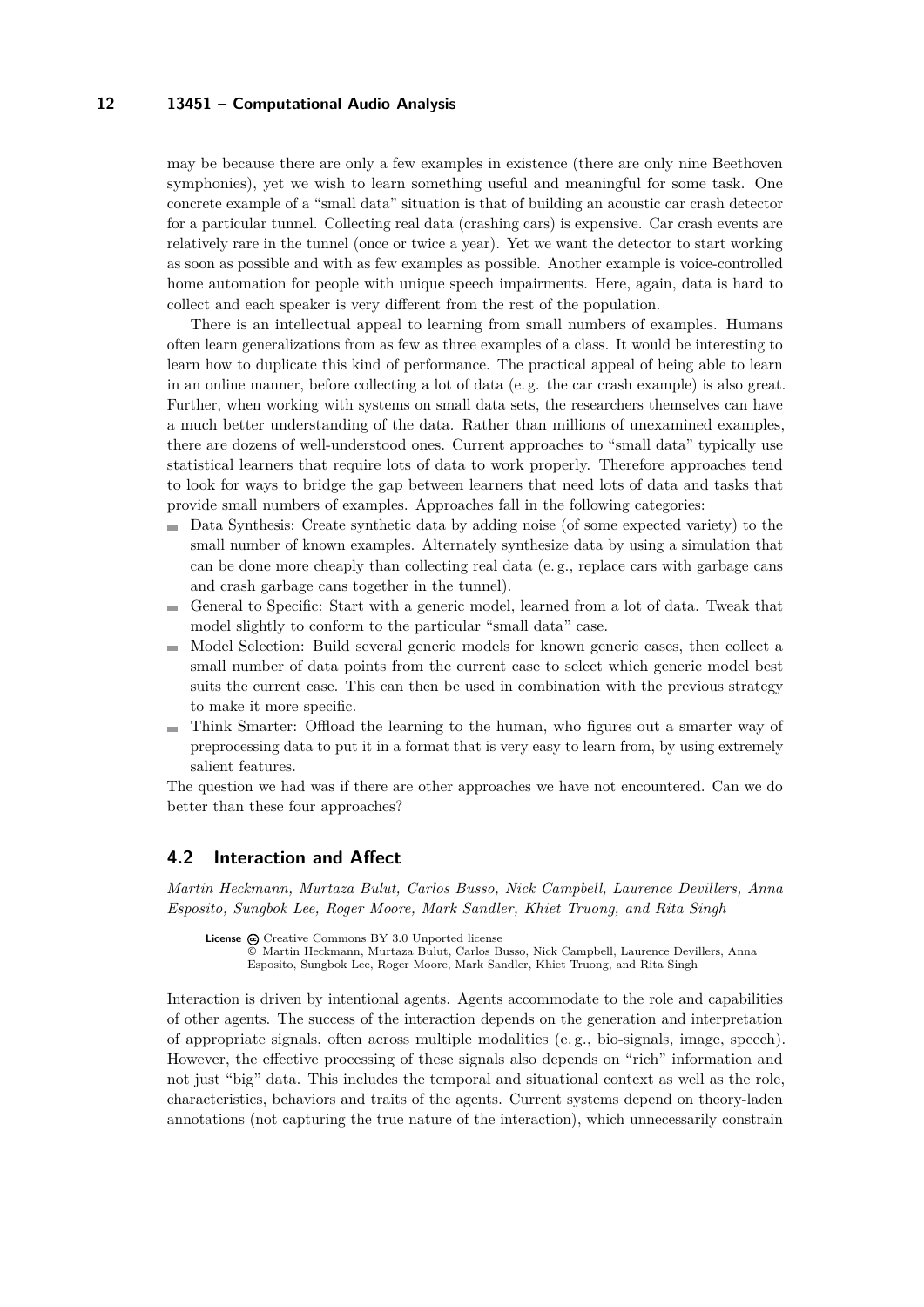the learning outcome. We believe that a viable first step is to develop and continuously adapt the model for the agent's world from observed data. One possible means to achieve this is to implement algorithms for detecting changes and deviations from the learned normal/stable points.

#### <span id="page-12-0"></span>**4.3 Learning of Units and Knowledge Representation**

*Florian Metze, Xavier Anguera, Sebastian Ewert, Jort Gemmeke, Dorothea Kolossa, Emily Mower Provost, Björn Schuller, and Joan Serrà*

License  $\bigcirc$  [Creative Commons BY 3.0 Unported](http://creativecommons.org/licenses/by/3.0/) license © [Florian Metze, Xavier Anguera, Sebastian Ewert, Jort Gemmeke, Dorothea Kolossa, Emily](#page-12-0) [Mower Provost, Björn Schuller, and Joan Serrà](#page-12-0)

Our group came together to discuss how knowledge could be used to define and infer units of sound that could be used in a portable way for a number of tasks. Participants felt that a top-down approach would be needed, which is complementary to purely data-driven bottom-up clustering approaches, as are currently prevalent in classification experiments. Members wanted to specifically investigate how an attempt to solve multiple problems at the same time ("holistic" approach) could benefit each individual task by exposing and exploiting correlations and complementarity, which would otherwise stay hidden. Members also felt that a sound statistical framework was needed and that a careful modeling of uncertainty and a mechanism to feed back confidences was needed. This would also be beneficial in the presence of multiple, possibly overlapping signals as is typically the case for sounds Finally, members were interested in working on meta-data of speech. First ideas were discussed on how to learn from data units representing emotions that would be both acoustically discriminative and useful in the context of a certain application, or discernible by humans.

Most members had some background in low-level feature extraction and in deep learning. Against this background, members developed an experiment, which they intend to execute in a distributed collaboration over the next couple of weeks. The experiment will be performed on the IEMOCAP database using various existing tools available to the group members. Collaboration tools will be set up at CMU. To establish a baseline, members will investigate the suitability of multi-task learning by training a single deep neural network (DNN) to predict both binary and continuous valued emotion targets on the IEMOCAP benchmark database. The network will be adapted to other databases (most likely AVEC and CreativeIT) to investigate the portability of the learner and to investigate the utility of multi-task learning. These experiments can be performed with feed-forward as well as recurrent architectures. Next, prior knowledge will be incorporated into the classification by adding database information, speaker information, or other meta-data (automatically extracted or manually labeled) as additional inputs to the network training. Finally, the recurrence loop will be optimized by investigating which information should be fed back. This information may comprise the utility of certain features or classes in a certain task, the saliency of some features, or the classification accuracy (posterior probabilities) of some classes on a held-out dataset. Members discussed an uncertainty weighted combination approach that should be able to update the structure and parameters of the classifier so as to improve classification accuracy. The goal will be to optimize the allocation of parameters towards modeling useful target units rather than attempting to accurately model distinctions that will eventually not be used in an application. Results will be published in peer-reviewed literature, and will hopefully lead to follow-up collaborations including organizing future workshops and joint proposals.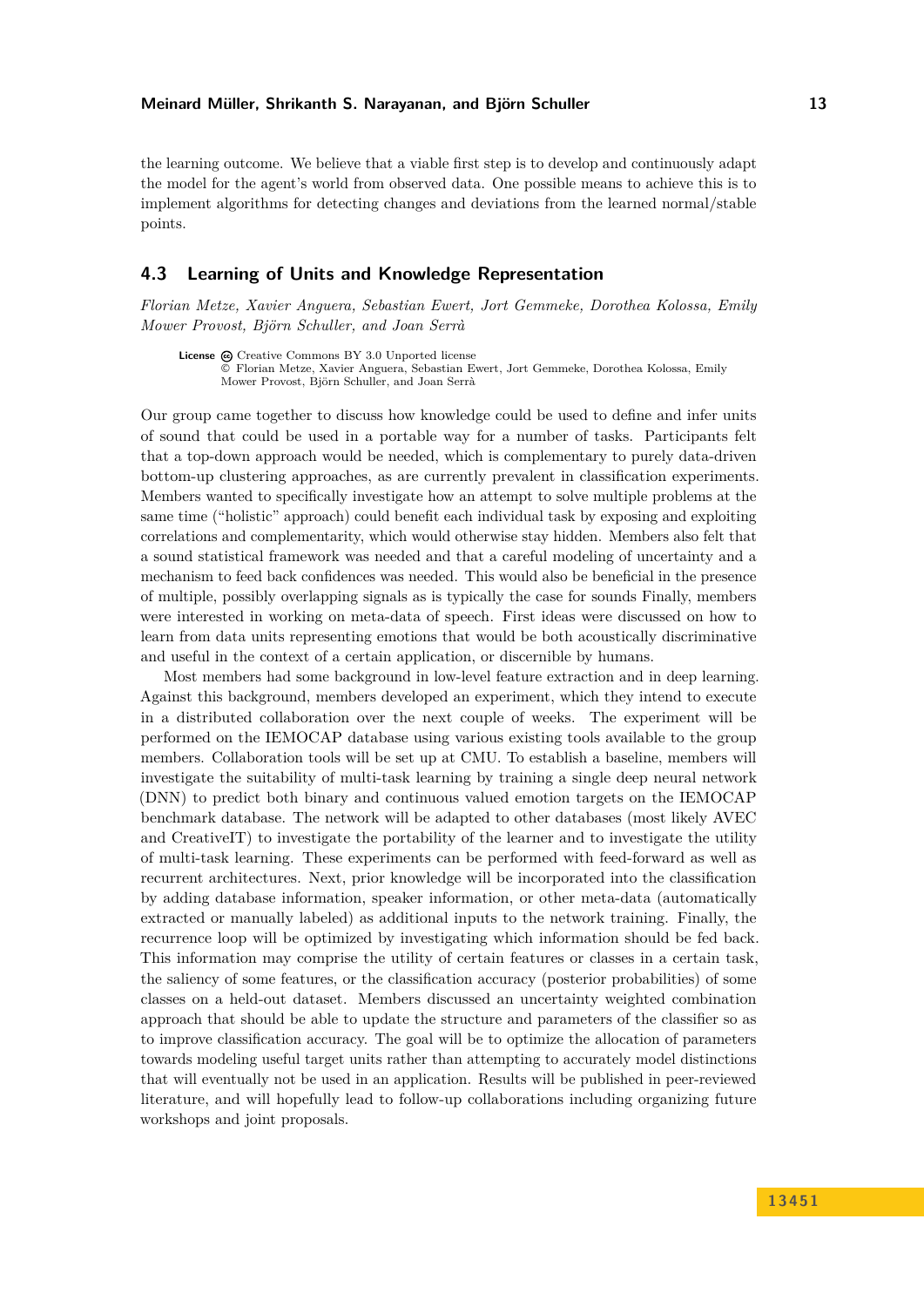### <span id="page-13-0"></span>**4.4 Unsupervised Learning for Audio**

*Tuomas Virtanen, Jon Barker, Shrikanth Narayanan, Alexandros Potamianos, Bhiksha Raj, Gaël Richard, Rita Singh, Paris Smaragdis, Stefano Squartini, and Shiva Sundaram*

```
License \textcircled{e}Creative Commons BY 3.0 Unported license
```
© [Tuomas Virtanen, Jon Barker, Shrikanth Narayanan, Alexandros Potamianos, Bhiksha Raj,](#page-13-0) [Gaël Richard, Rita Singh, Paris Smaragdis, Stefano Squartini, and Shiva Sundaram](#page-13-0)

After a more fundamental discussion on unsupervised learning for audio, our group decided to focus on the use of unsupervised learning in a concrete application scenario. Even though unsupervised learning could be used in many processing stages of a computational audio analysis system (e. g., to develop the feature extraction front-end), in practical scenarios one often takes advantage of some prior information. In particular, defining a specific application and ways to evaluate the performance of the audio processing system already imposes some prior information.

We considered an application where the goal is to detect car crash sounds from continuous audio recordings. In the unsupervised learning scenario, one has audio recordings that can be used as a training data, but no reference times of crashes are actually annotated. There are several kinds of prior information that can be used in the given application. First, one may assume that the events one is looking for can be characterizing by a specific set of audio features such as MFCCs. Second, one may assume to have a metric that is appropriate for describing distances between acoustic features. Third, we know that events are rare, i. e., only a small number of target events are present in the training data. Finally, we assume that each event is localized in time and the duration of events is approximately known (e. g. one or two seconds). The above prior information can be used for novelty-based audio segmentation using the calculated features and the distance metric. Alternatively, unsupervised learning can be used to learn features and a distance metric. The resulting segments can be assumed to be homogeneous. Segments can then be clustered so that each cluster contains a specific kind of sound. Subsequently, the developer of the system can manually examine each cluster to see whether a cluster contains a sound relevant for the development of the detector. Assuming that the events of interest are rare, the cluster with the largest number of segments need not be examined (containing sounds that do not correspond to a car crash). The system could also work in an incremental fashion, where the clustering may change as new data becomes available. This results in a system that achieves a more knowledgeable perspective on the problem to be solved.

The main benefits of the use of unsupervised learning in this application is the reduction of amount of manual work: the events of interest can be found from the recordings simply by examining a single sample from a cluster. In our discussions, it was also pointed out that the use of unsupervised learning removes a user bias and allows for finding phenomena or concepts that cannot be precisely defined.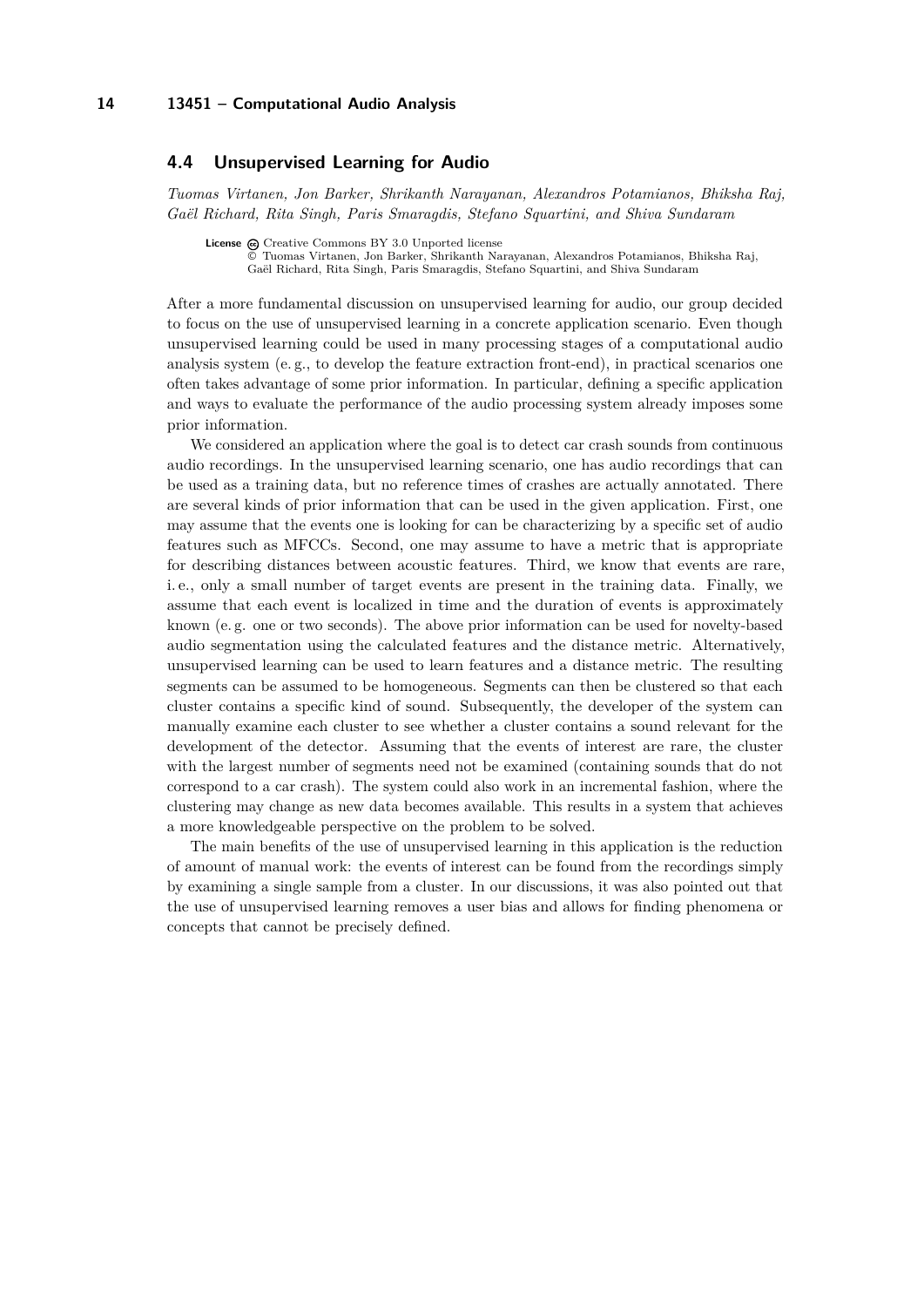### <span id="page-14-0"></span>**4.5 Source Separation**

*Christian Uhle, Jonathan Driedger, Bernd Edler, Sebastian Ewert, Franz Graf, Gernot Kubin, Meinard Müller, Nobutaka Ono, Bryan Pardo, and Joan Serrà*

License  $\textcircled{c}$  [Creative Commons BY 3.0 Unported](http://creativecommons.org/licenses/by/3.0/) license © [Christian Uhle, Jonathan Driedger, Bernd Edler, Sebastian Ewert, Franz Graf, Gernot Kubin,](#page-14-0) [Meinard Müller, Nobutaka Ono, Bryan Pardo, and Joan Serrà](#page-14-0)

Our group attracted participants from various research areas to discuss aspects of source separation for audio signals, performed either in a blind way or by using additional knowledge about the underlying sources or the mixing process. In many source separation approaches, one assumes that sources are independent, uncorrelated, and do not overlap with regard to a given representation. Also one often presupposes that the mixing process is linear and time-invariant. However, in practice these assumption are often violated. In addition, sound sources may influence or interact with each other, so that the separated source signals may sound unnatural or different to situation where they occur in an isolated fashion. Examples are the coupling between piano strings and the Lombard effect that describes the adaption of a speaker to noisy environments. Further fundamental problems in source separation are the unmasking of undesired sounds (e. g., FM noise or audio coding artifacts), shortcomings of objective evaluation metrics, or the sound quality (e. g., due to the phase reconstruction problem). Last but not least, even the definition of what to understand by a source is ambiguous: a source can be a physical entity that emits sound, an object or event that is perceived by a human listener (stream), or a musical voice in a polyphonic sound mixture.

There are various applications that motivate ongoing research in source separation including remixing and upmixing, Karaoke applications, speech enhancement for hearing aids and communication, dialogue enhancement, audio editing, and audio content analysis. Besides these applications, source separation is a fascinating, intellectual, and interdisciplinary research area that requires and provides a deep understanding of the underlying audio material with regard to various aspects ranging from physical processes to cognitive aspects.

# <span id="page-14-1"></span>**5 Further Topics**

# <span id="page-14-2"></span>**5.1 Engineering Selective Attention into Acoustic Scene Analysis Systems.**

*Jon Barker (University of Sheffield, GB)*

License @ [Creative Commons BY 3.0 Unported](http://creativecommons.org/licenses/by/3.0/) license © [Jon Barker](#page-14-2)

A general goal of acoustic scene analysis is to recover abstract high-level descriptions of the individual sound sources given the raw acoustic mixtures. It is often assumed that a machine scene analysis system should extract some sort of 'complete' description in which all sources are described with equal detail. In certain contrived scenes, for example 'cocktail parties' composed of speakers uttering sentences from fixed grammars, computational systems are able to generate complete descriptions by composing individual source models and performing exact or approximate inference. In such cases machines can outperform human (e.g., [\[4\]](#page-15-1)). However, it is unclear how such approaches can be usefully applied to handle complex everyday scenes containing unknown numbers of dynamically changing sources with unpredictable onsets and offsets.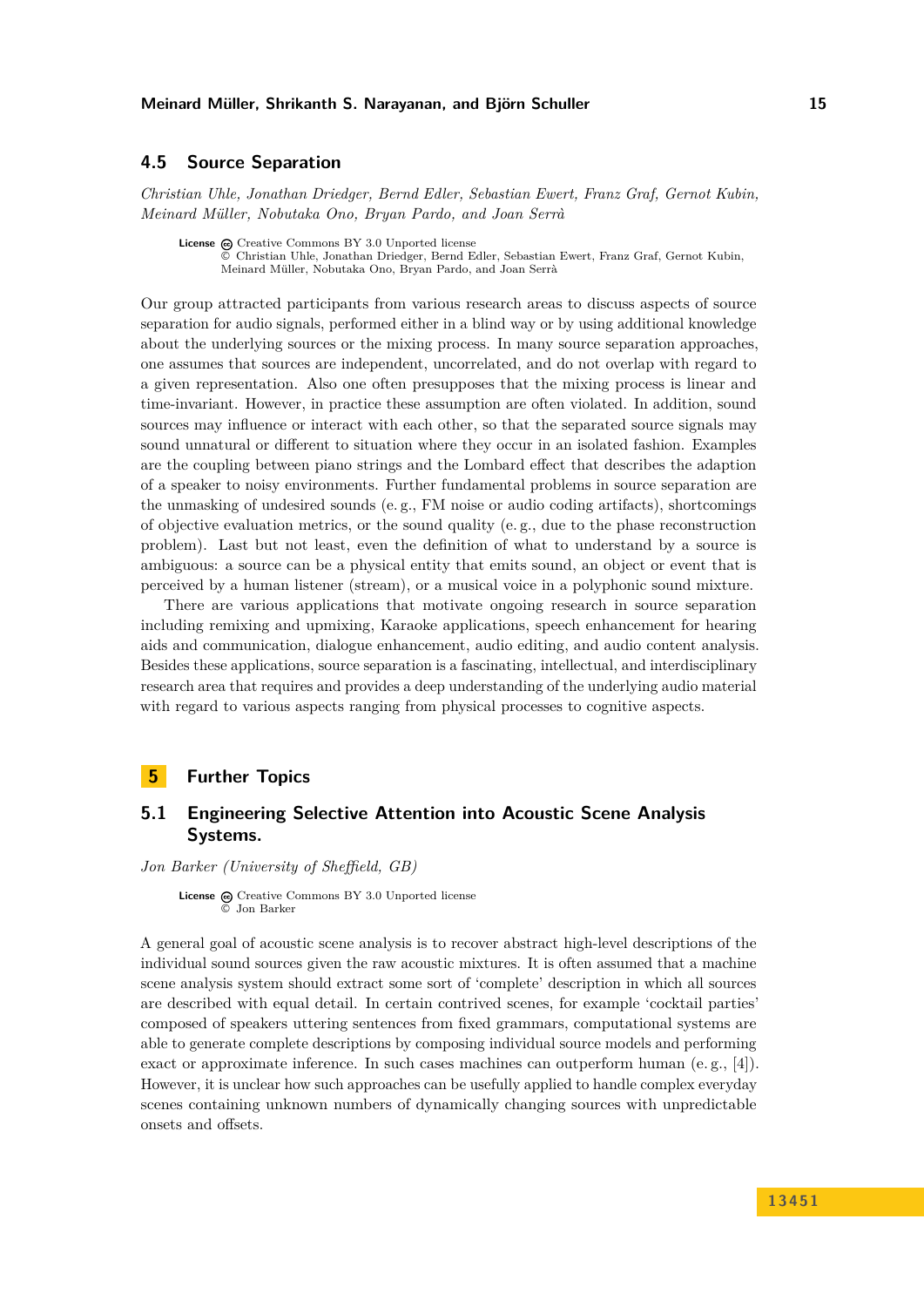In contrast to the above, 'complete description' problem, we can consider machine listening that adopts a more human version of scene analysis where there are favoured 'attended sources' (i. e., a 'foreground') and unattended sources that are allowed to remain unresolved in the background. Such systems would not form complete scene descriptions, but would instead try to mimic the human ability to fluidly switch attention between alternative 'foregrounds', driven by high-level goals or by the saliency of the competing sources (see [\[3\]](#page-15-2)). A simple version of the approach is exemplified in the fragment decoding technique for robust speech recognition  $([1, 2])$  $([1, 2])$  $([1, 2])$  $([1, 2])$  $([1, 2])$ : simple source-independent models are used to perform a local decomposition into acoustic 'fragments' and then, at a higher level, fragments are integrated over time by composing detailed models of the target speaker mixed with much simpler models of the background. However, within any attention-driven framework, where foreground and background are treated asymmetrically, there exist many unresolved questions. How can the complexity of the foreground and background models be balanced so as to maximise performance at a fixed computational cost? What are the dimensions of auditory salience that drive attention? How to model 'top-down' selective attention? How to model 'bottom-up' reflexive attention? In particular how much processing of the background is required in order to be aware of the salient qualities (particularly with respect to 'top-down salience'?

#### **References**

- <span id="page-15-3"></span>**1** J. P. Barker, M. P. Cooke, and D. P. W. Ellis. Decoding speech in the presence of other sources. Speech Communication, vol. 45, no. 1, pp. 525, Jan. 2005.
- <span id="page-15-4"></span>**2** N. Ma and J. Barker. A fragment-decoding plus missing-data imputation system evaluated on the 2nd CHiME challenge. Proceedings of the 2nd CHiME Workshop on Machine Listening in Multisource Environments, Vancouver, Canada, Jun. 2013, pp. 5358.
- <span id="page-15-2"></span>**3** M. I. Posner and S. E. Petersen. The attention system of the human brain. Annual Review of Neuroscience 13: 2542, 1990.
- <span id="page-15-1"></span>**4** S. Rennie, J. R. Hershey and P. A. Olsen. Single Channel Multi-talker Speech Recognition: Graphical Modeling Approaches. IEEE Signal Processing Magazine, Special issue on Graphical Models, November 2010.

# <span id="page-15-0"></span>**5.2 Compensate Lexical/Speaker/Environment Variability for Speech Emotion Recognition**

*Carlos Busso (The University of Texas at Dallas, US)*

**License**  $\textcircled{e}$  [Creative Commons BY 3.0 Unported](http://creativecommons.org/licenses/by/3.0/) license © [Carlos Busso](#page-15-0)

Affect recognition is a crucial requirement for future human machine interfaces to effectively respond to nonverbal behaviors of the user. Speech emotion recognition systems analyze acoustic features to deduce the speaker's emotional state. However, human voice conveys a mixture of information including speaker, lexical, cultural, physiological and emotional traits. The presence of these communication aspects introduces variabilities that affect the performance of an emotion recognition system. Therefore, building robust emotional models requires careful considerations to compensate for the effect of these variabilities. Important research issues are concerned with normalization schemes that compensate the variability introduced by multiple communication aspects not related to emotions. These approaches include environment, speaker, and lexical normalization.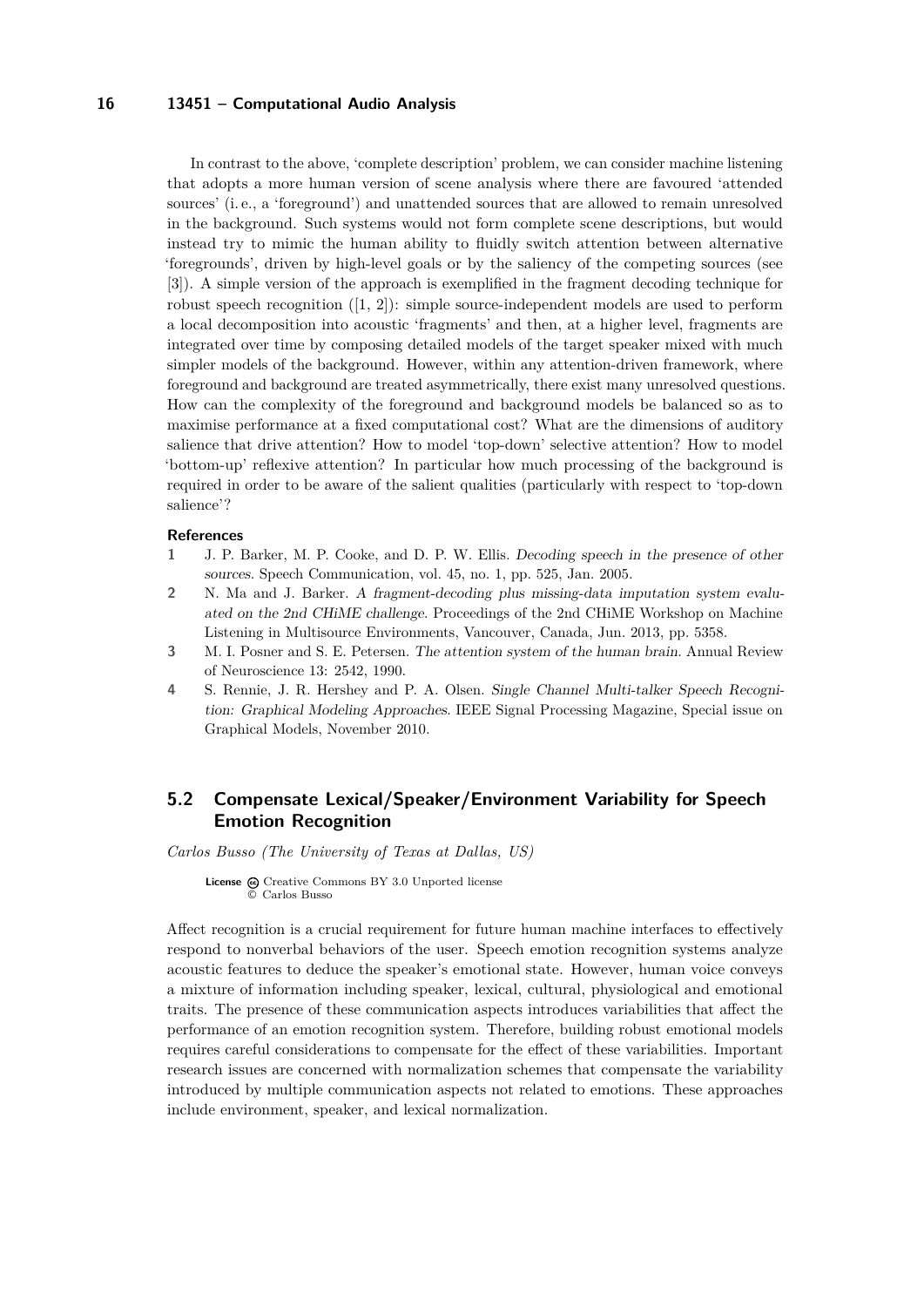#### **Meinard Müller, Shrikanth S. Narayanan, and Björn Schuller 17**

### <span id="page-16-0"></span>**5.3 Interpretation and Computational Audio Analysis**

*Laurence Devillers (LIMSI – CNRS, FR)*

**License**  $\odot$  [Creative Commons BY 3.0 Unported](http://creativecommons.org/licenses/by/3.0/) license © [Laurence Devillers](#page-16-0) **URL** <http://www.limsi.fr/Scientifique/emotions/>

Most of the research on Computational Audio Analysis has been on classifying the surface phenomena associated with acoustic signals and with speech events. The meaning of these events usually depends on the context in which they occur. The analysis of audio (and video) scenes can help machines to interpret speech of humans or of human-machine interactions. One of the important issues is how to decide which contextual information to acquire and how to incorporate it into machine learning. Machines should be able to deal with interactions with multi-speakers and interpret the relationship between speakers. To give to the machines the capabilities to interpret and generate appropriate signals taking into account the context of the interaction (with multi-sources analysis) is a real challenge.

# <span id="page-16-1"></span>**5.4 Perceptually Appealing Reconstruction of Spectrally Modified Signals**

*Jonathan Driedger, Meinard Müller (Universität Erlangen-Nürnberg, DE)*

License  $\textcircled{c}$  [Creative Commons BY 3.0 Unported](http://creativecommons.org/licenses/by/3.0/) license © [Jonathan Driedger and Meinard Müller](#page-16-1)

In many audio processing tasks such as source separation or time-scale modification, the audio signal is modified in the spectral domain and then resynthesized by applying some inverse transform. Examples are binary or relative masking in source separation procedures or phase propagation techniques as used in the phase vocoder. However, appyling such modifcations typically ignore the complex relationships between phases and magnitudes of superimposed sound components. As a result, besides the intended effects, the reconstructed signals often contain unwanted artifacts. In this seminar, we have raised the question of how to evaluate the quality of reconstructed sigals. Further issues were how artifacts may be reduced using phase adaption strategies or perceptually masked using suitable post-processing techniques. A fundamental observation was that a listener's expectation of how a modified signal should sound often diffes to what is actually contained in the data. This has shown that tasks such as time scale modification or source separation (without any further applications) are highly subjective and ill-posed problems.

## <span id="page-16-2"></span>**5.5 The Situated Multimodal Facets of Human Communication**

*Anna Esposito (International Institute for Advanced Scientific Studies, IT)*

License  $\bigcirc$  [Creative Commons BY 3.0 Unported](http://creativecommons.org/licenses/by/3.0/) license © [Anna Esposito](#page-16-2)

**Main reference** [M. Rojc, N. Campbell, \(eds\), "Coverbal Synchrony in Human-Machine Interaction," 434 pp., ISBN:](M. Rojc, N. Campbell, (eds), ``Coverbal Synchrony in Human-Machine Interaction,) [9781466598256, CRC Press, 2013.](M. Rojc, N. Campbell, (eds), ``Coverbal Synchrony in Human-Machine Interaction,)

Humans interact with each other through a gestalt of emotionally cognitive actions which involve much more than the speech production system. In particular, in human interaction,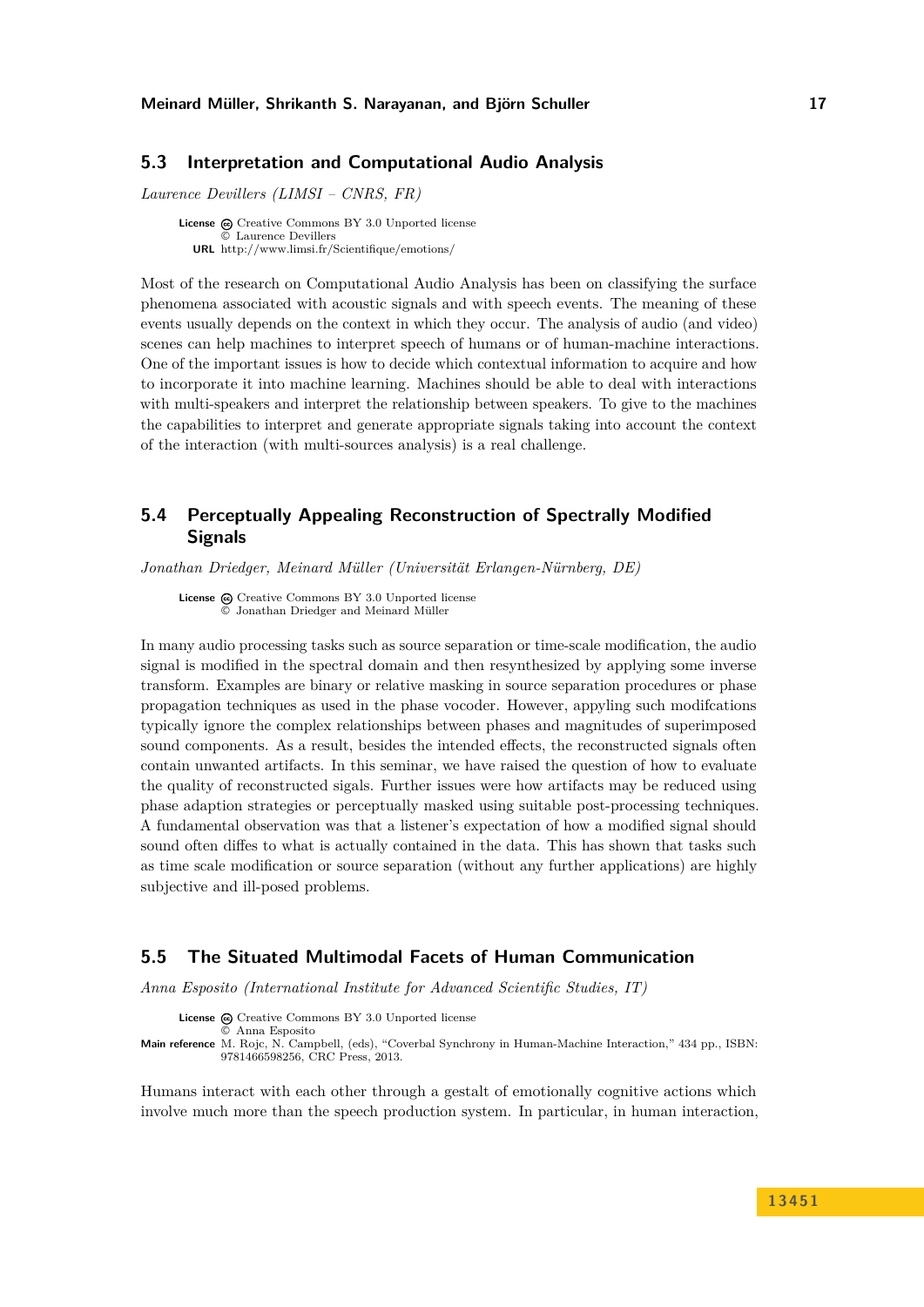the verbal and nonverbal communication modes seem to cooperate jointly in assigning semantic and pragmatic contents to the conveyed message by unraveling the participants cognitive and emotional states and allowing the exploitation of this information to tailor the interactional process. These multimodal signals consist of visual and audio information that singularly or combined may characterize relevant actions for collaborative learning, shared understanding, decision making and problem solving. This work will focus on the visual and audio information including contextual instances, hand gestures, body movements, facial expressions, and paralinguistic information such as speech pauses, all grouped under the name of nonverbal data, and on the role they are supposed to play, assisting humans in building meanings from them.

### <span id="page-17-0"></span>**5.6 Bayes and Beyond Bayes: The Integration of Prior Knowledge**

*Sebastian Ewert (Queen Mary University of London, GB)*

License  $\textcircled{c}$  [Creative Commons BY 3.0 Unported](http://creativecommons.org/licenses/by/3.0/) license © [Sebastian Ewert](#page-17-0)

To analyse audio recordings using automated methods, one typically makes assumptions about characteristics and properties of the recorded content. Such assumptions can be explicit or implicit, and can exist on various semantic levels. For example, in music processing, methods often exploit that most musical instruments produce harmonic sounds to analyse the musical content or to identify individual sound sources. Similarly, in speech recognition, methods rely on the fact that different utterances of a specific phoneme are in a common manifold of a feature space, which can be described using probabilistic models. Even in methods, which are generally considered as unsupervised, one can find various implicit assumptions. For example, in methods such as NMF, one exploits that many sounds can be approximated by a convex combination of a few fixed spectral templates which would not be true for highly non-stationary sounds or noise. Also the number of templates used in NMF is typically based on some kind of assumption.

All these different assumptions can be considered as a form of prior knowledge and, in this sense, prior knowledge is an essential component in every signal analysis method. Still, it is not always clear how prior knowledge is integrated best. Some types of prior knowledge only loosely correlate with specific signal properties, and it might not be clear whether the integration of such prior knowledge is useful at all. It is also not always clear how the prior knowledge can be integrated. In particular, while prior distributions in Bayesian probabilistic models have been used successfully in recent years in this context, whether they can or should be used to represent a specific type of knowledge. Furthermore, prior knowledge can be available on various semantic levels. For example, a musical score provides high-level information about pitch and timing of note events, which can be used to simplify extremely complex problems such as source separation.

In this seminar, I asked and discussed with other participants the following questions. What kind of implicit and explicit prior knowledge are you facing in your work? How are you using prior knowledge in your methods? What kind of general strategies exist to integrate prior knowledge in front end transformations, in signal and acoustic models, in backend and machine learning components? What is your experience with prior knowledge on various semantic levels? What strategies do you employ to integrate knowledge beyond Bayesian modelling?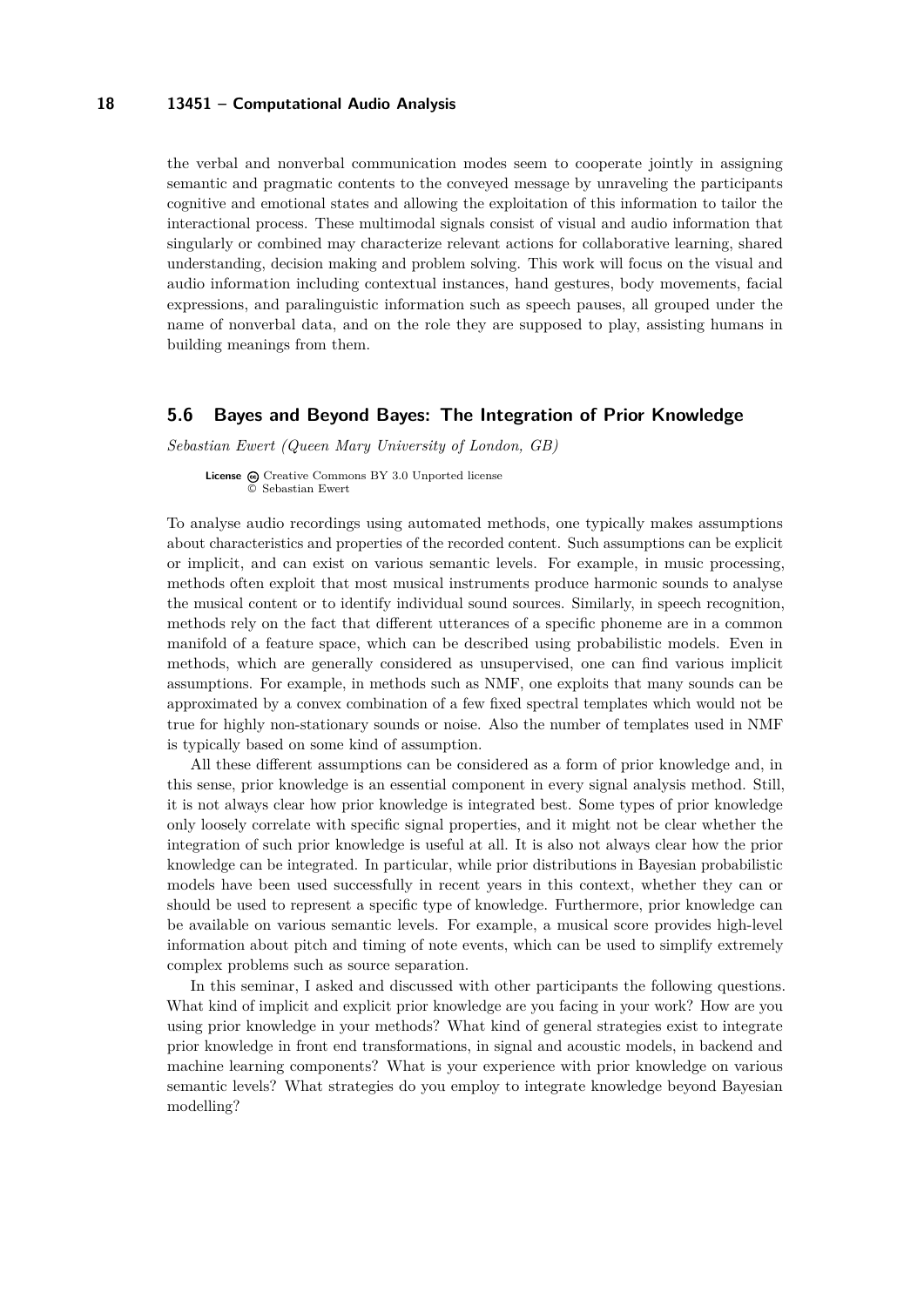#### **Meinard Müller, Shrikanth S. Narayanan, and Björn Schuller 19**

### <span id="page-18-0"></span>**5.7 NMF meet Dynamics**

*Cédric Févotte (JL Lagrange Laboratory – Nice, FR)*

**License**  $\textcircled{e}$  [Creative Commons BY 3.0 Unported](http://creativecommons.org/licenses/by/3.0/) license © [Cédric Févotte](#page-18-0)

Over the last ten years nonnegative matrix factorisation (NMF) has become a popular unsupervised dictionary learning and adaptive data decomposition technique with applications in many fields. In particular, much research about this topic has been driven by applications in audio, where NMF has been applied with success to automatic music transcription and single channel source source separation. In this setting, the nonnegative data is formed by the magnitude or power spectrogram of the sound signal and is decomposed as the product of a dictionary matrix containing elementary spectra representative of the data times an activation matrix which contains the expansion coefficients of the data frames in the dictionary.

In my own research, I have worked on model selection issues in the audio setting, pertaining to the choice of time-frequency representation (essentially, magnitude or power spectrogram), and to the measure of fit used for the computation of the factorisation. Driven by a probabilistic modelling approach, I came up with arguments in support of factorizing of the power spectrogram with the Itakura-Saito (IS) divergence [\[1\]](#page-18-1). Indeed, IS-NMF is shown to be connected to maximum likelihood estimation of variance parameters in a well-defined statistical model of superimposed Gaussian components and this model is in turn shown to be well-suited to audio. In my work, I have also addressed variants of IS-NMF, namely IS-NMF with temporal regularisation of the activation coefficients [\[2\]](#page-18-2), automatic relevance determination for model order selection [\[3\]](#page-18-3) and multichannel IS-NMF [\[4\]](#page-18-4).

Recently, I have started to look into dynamical variants of NMF [\[5\]](#page-18-5), in which structured transitions occur from spectral patterns to others. This is a desirable property for example for speech signals, for which some temporal correlation (or anti-correlation) is expected to occur between subset of speech patterns. Introducing dynamics into NMF is a challenging task at the modelling and estimation levels. To put it simply, one might say that NMF has superseded the traditional GMM. If HMM is the natural dynamical extension to GMM, what is the natural dynamical extension to NMF?

#### **References**

- <span id="page-18-1"></span>**1** C. Févotte, N. Bertin, and J.-L. Durrieu. Nonnegative matrix factorization with the Itakura-Saito divergence with application to music analysis. Neural Computation, 21(3):793–830, Mar. 2009.
- <span id="page-18-2"></span>**2** C. Févotte. Majorization-minimization algorithm for smooth Itakura-Saito nonnegative matrix factorization. In Proc. IEEE International Conference on Acoustics, Speech and Signal Processing (ICASSP), Prague, Czech Republic, May 2011.
- <span id="page-18-3"></span>**3** V. Y. F. Tan and C. Févotte. Automatic relevance determination in nonnegative matrix factorization with the beta-divergence. IEEE Transactions on Pattern Analysis and Machine Intelligence, 35(7):1592–1605, July 2013.
- <span id="page-18-4"></span>**4** A. Ozerov and C. Févotte. Multichannel nonnegative matrix factorization in convolutive mixtures for audio source separation. IEEE Transactions on Audio, Speech and Language Processing, 18(3):550–563, Mar. 2010.
- <span id="page-18-5"></span>**5** C. Févotte, J. Le Roux, and J. R. Hershey. Non-negative dynamical system with application to speech and audio. In Proc. IEEE International Conference on Acoustics, Speech and Signal Processing (ICASSP), Vancouver, Canada, May 2013.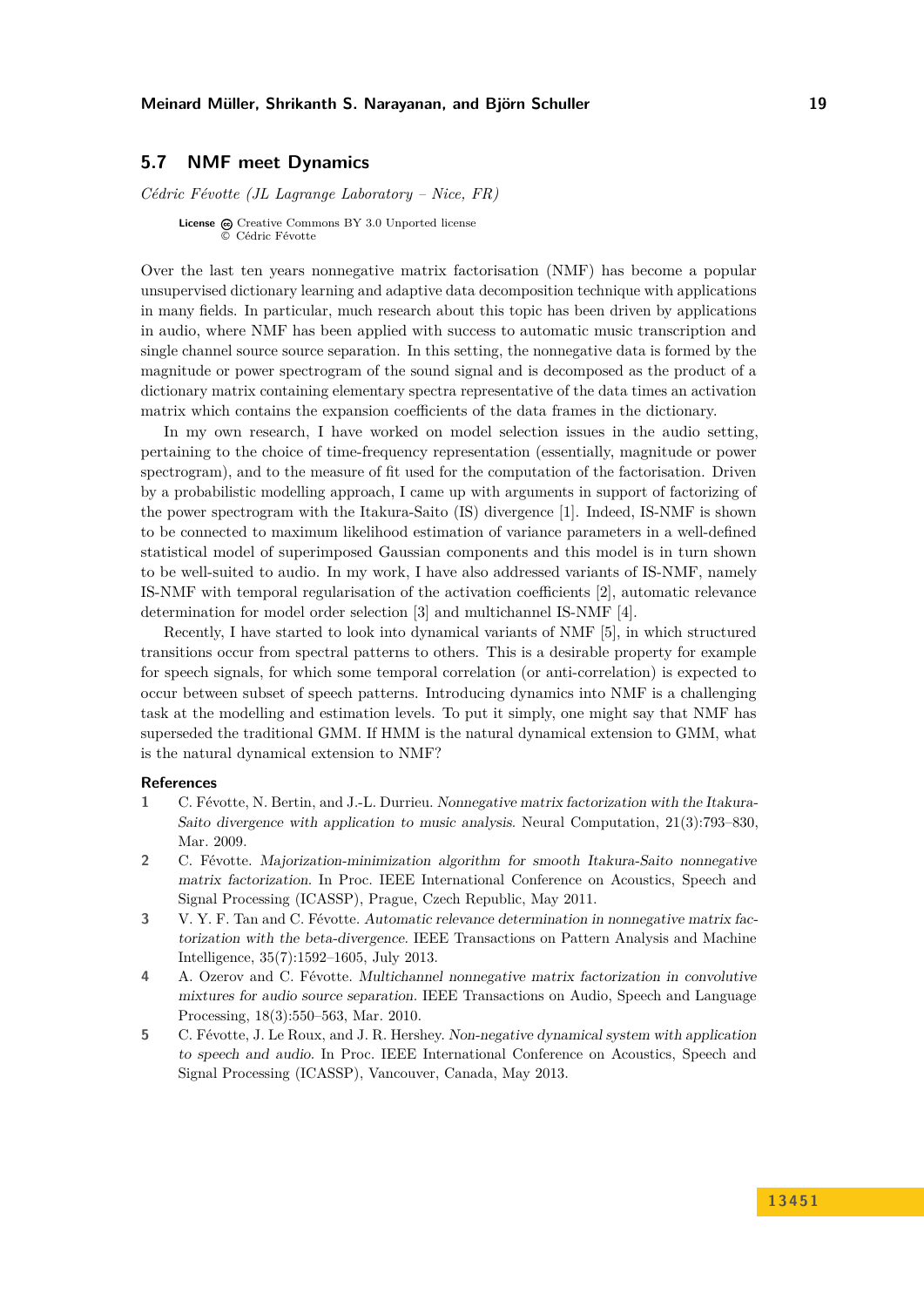### <span id="page-19-0"></span>**5.8 Features beyond Machine Learning**

*Martin Heckmann (Honda Research Europe, DE)*

**License**  $\textcircled{c}$  [Creative Commons BY 3.0 Unported](http://creativecommons.org/licenses/by/3.0/) license © [Martin Heckmann](#page-19-0)

A large part of my research concentrates on the extraction of features from speech signals: on the one hand for recognizing what was said and on the other hand how it was said. In the development of these features I try to combine three ingredients: first, the usage of domain knowledge; second, taking inspirations from what is known of the processing in the human brain (e.g. high dimensional sparse representations); and, third, machine learning approaches. One example is a set of hierarchical spectro-temporal features, which build on a perceptual representation and form sparse and high-dimensional features learned from unlabeled speech data [\[1\]](#page-19-1). Currently, I am particularly interested in the extraction of more subtle prosodic variations which play a very important role in human communication. This includes back-channels which indicate how the listener is following the conversation as well as the prominence different words receive which is related to the importance a speaker attributes to a word [\[2,](#page-19-2) [3\]](#page-19-3). Here, the domain knowledge is one of the key ingredients so far. However, in recent years I experience a trend away from extensive domain knowledge and psychophysical inspirations more towards approaches based on machine learning. The different paralinguistic challenges at INTERSPEECH by Schuller et al. are a prime example as how the same set of features can successfully be applied to many different tasks with the right machine learning backend [\[4\]](#page-19-4). Related but a bit different is the tremendous success of Deep Neural Networks in the last two years. Currently they are used as a powerful and versatile tool of machine learning which is particularly suited to exploit the rich information provided by very large datasets. Furthermore, researchers have also started trying to integrate inspirations from the processing of the human brain in this approach such as convolutional networks. In this seminar, I have discussed ideas for methodologies to fruitfully integrate the rapid advances in machine learning with processing principles in the brain and domain knowledge to come up with better features.

#### **References**

- <span id="page-19-1"></span>**1** M. Heckmann, X. Domont, F. Joublin, and C. Goerick. A hierarchical framework for spectro-temporal feature extraction. Speech Communication, Vol. 53, No. 5, pp. 736–752, 2011.
- <span id="page-19-2"></span>**2** M. Heckmann. Audio-visual evaluation and detection of word prominence in a humanmachine interaction scenario. In Proc. INTERSPEECH, Portland, OR, 2012.
- <span id="page-19-3"></span>**3** M. Heckmann. Inter-speaker variability in audio-visual classification of word prominence. In Proc. INTERSPEECH, Lyon, France, 2013.
- <span id="page-19-4"></span>**4** B. Schuller, S. Steidl, A. Batliner, F. Burkhardt, L. Devillers, C. Müller, and S. Narayanan. Paralinguistics in speech and language–State-of-the-art and the challenge. Computer Speech & Language, Vol. 27, No. 1, pp. 4–39, 2013.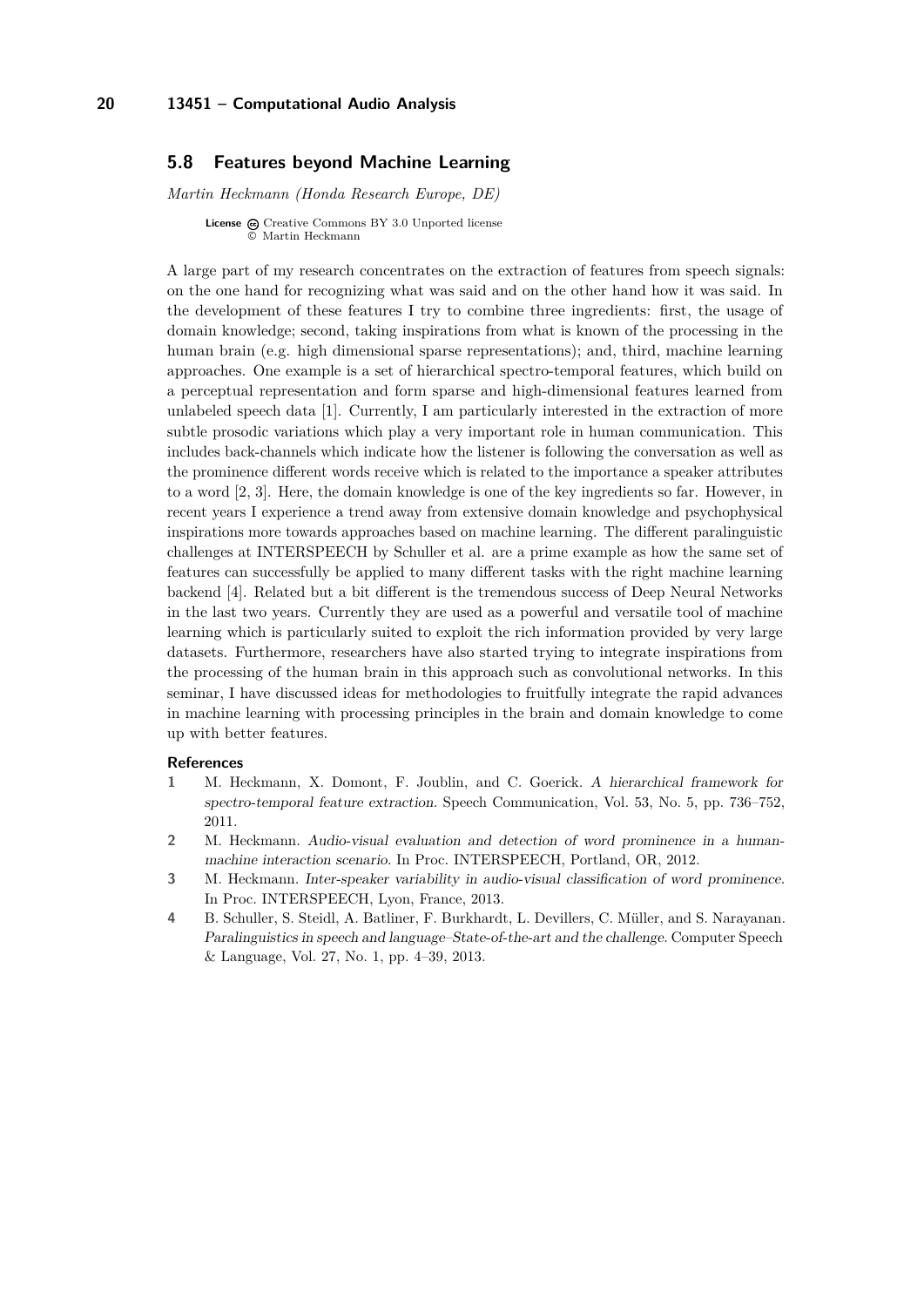## <span id="page-20-0"></span>**5.9 Detection of Repeated Signal Components and Applications to Audio Analysis**

*Frank Kurth (Fraunhofer FKIE – Wachtberg, DE)*

**License**  $\textcircled{c}$  [Creative Commons BY 3.0 Unported](http://creativecommons.org/licenses/by/3.0/) license

© [Frank Kurth](#page-20-0) **Main reference** [F. Kurth, "The Shift-ACF: Detecting Multiply Repeated Signal Components," in Proc. of the](http://dx.doi.org/10.1109/WASPAA.2013.6701820) [IEEE Workshop on Applications of Signal Processing to Audio and Acoustics \(WASPAA'13\),](http://dx.doi.org/10.1109/WASPAA.2013.6701820) [pp. 1–4, IEEE, 2013.](http://dx.doi.org/10.1109/WASPAA.2013.6701820) **URL** <http://dx.doi.org/10.1109/WASPAA.2013.6701820>

Our work in the last two years was mainly concerned with the detection of structured audio components within source signals. In this, an important type of structure are repetitions such as repeating bird calls or percussive elements in music. A few months ago, we have proposed a novel technique for detecting multiply (i. e., more than once) repeated signal components within a target signal. For such cases, we were able to improve classical autocorrelation techniques. In our experiments, we up to now have successfully considered applications in bioacoustics and in speech processing. It was interesting to discuss the topic within an interdisciplinary community as it was present at the Dagstuhl seminar and to learn about further possible applications—and existing solutions—from other domains, especially when dealing with noisy or distorted signals. For me, related interesting questions are both how to automatically separate, or even extract, all structured signal parts from the residual signal and how to do this efficiently for large scale signal scenarios.

As a first follow-up activity to the Dagstuhl seminar, I am organizing a special session on "Audio Signal Detection and Classification" covering topics such as audio monitoring, signal detection, segmentation and classification, audio fingerprinting, matching techniques, and audio information retrieval. The special session, which will be held at the IEEE Workshop on Cloud Computing for Signal Processing, Coding and Networking (IWCCSP) on March 11, 2014, aims at bringing together experts from the audio signal processing area with the cloud computing community.

### <span id="page-20-1"></span>**5.10 Informed Source Separation for Music Signals**

*Meinard Müller, Jonathan Driedger (Universität Erlangen-Nürnberg, DE)*

**Joint work of** Sebastian Ewert

License  $\odot$  [Creative Commons BY 3.0 Unported](http://creativecommons.org/licenses/by/3.0/) license

© [Meinard Müller and Jonathan Driedger](#page-20-1) **Main reference** [S. Ewert, B. Pardo, M. Müller, M. Plumbley, "Score-Informed Source Separation for Musical Audio](S. Ewert, B. Pardo, M. M�ller, M. Plumbley, ``Score-Informed Source Separation for Musical Audio Recordings,) [Recordings," IEEE Signal Processing Magazine, 2014, to appear.](S. Ewert, B. Pardo, M. M�ller, M. Plumbley, ``Score-Informed Source Separation for Musical Audio Recordings,)

One central problem in music processing is the decomposition of a given audio recording of polyphonic music into components that correspond to the various musical voices or instrument tracks. The main challenge arises from the fact that musical sources are highly correlated, share the same harmonies, follow the same rhythmic patterns, and so on. Musicians play together, follow the same lines, and interact with each other. As a consequence, different musical voices often do not differ statistically from each other, which makes the separation of musical sources or voices infeasible and and even ill-defined problem. Therefore, when processing music data, music-specific techniques are needed that exploit musical knowledge or music-specific constraints. For example, to support the separation of musical voices, one strategy is to use additional cues such as the musical score or user input [\[1\]](#page-21-2). In this seminar,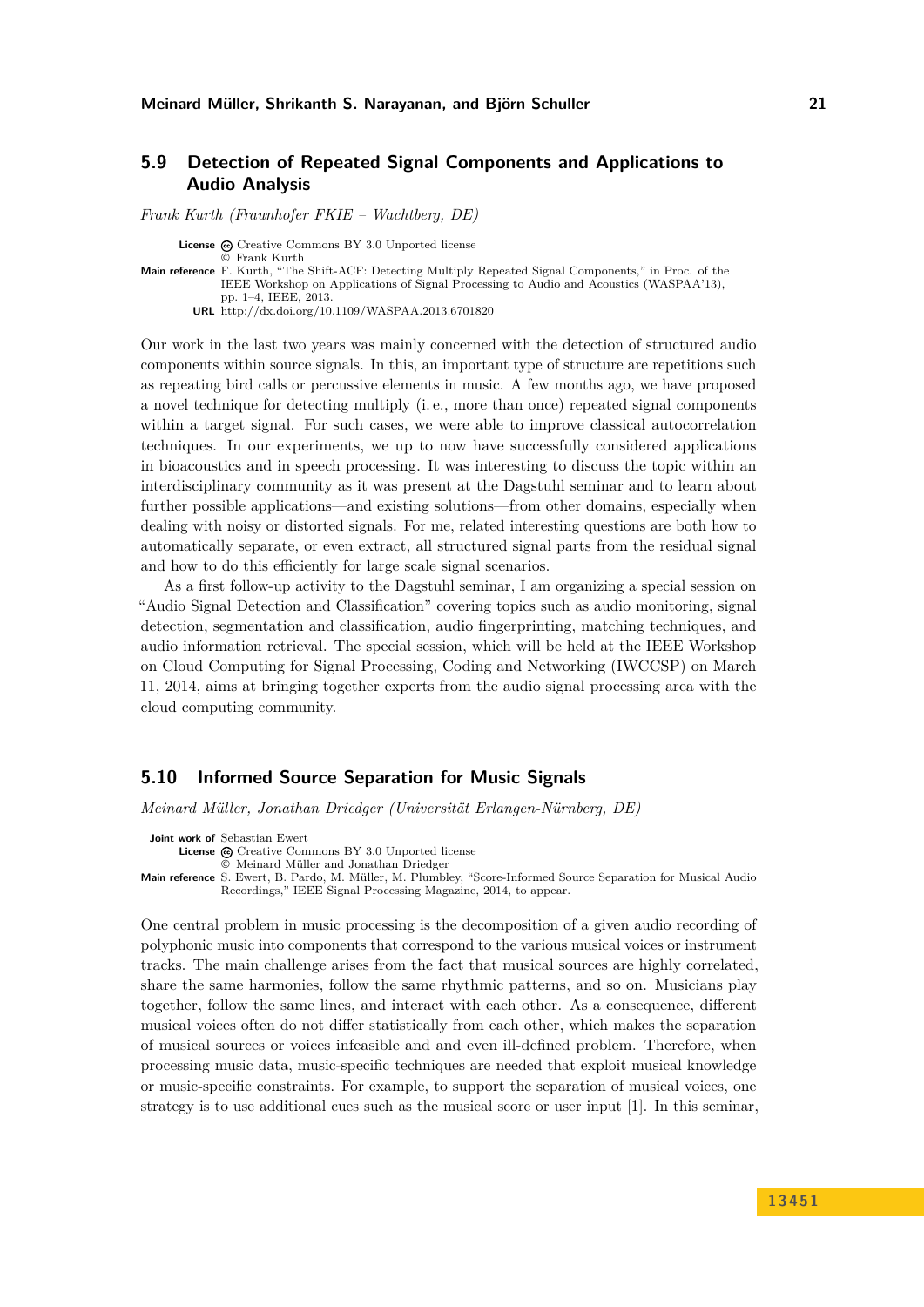we have discussed questions such as: Is source separation of music signals a meaningful problem? What is it good for? What are possible applications? How can one measure the success and the complexity of the task? How can one integrate additional knowledge? Where does one obtain such knowledge from? How can this knowledge be learned from example data? What can be learned from the field of speech processing?

#### **References**

<span id="page-21-2"></span>**1** S. Ewert, B. Pardo, M. Müller, M. Plumbley. Score-Informed Source Separation for Musical Audio Recordings. IEEE Signal Processing Magazine, 2014.

### <span id="page-21-0"></span>**5.11 Approaching Cross-Audio Computer Audition**

*Björn Schuller (TU München, DE)*

License  $\textcircled{c}$  [Creative Commons BY 3.0 Unported](http://creativecommons.org/licenses/by/3.0/) license © [Björn Schuller](#page-21-0) **Main reference** [B. Schuller, "Intelligent Audio Analysis," 345 pp., Signals and Communication Technology Series,](http://www.springer.com/engineering/signals/book/978-3-642-36805-9) [Springer, 2013.](http://www.springer.com/engineering/signals/book/978-3-642-36805-9)

**URL** <http://www.springer.com/engineering/signals/book/978-3-642-36805-9>

Substantial progress has been made over the last years in a number of intelligent audio analysis sub-disciplines that lead closer to the realisation of genuine cross-audio computer audition. This includes in particular advances in blind audio source separation such as by Nonnegative Matrix Factorisation variants, but also in the feature extraction and computational intelligence parts, e. g., by feature brute-forcing, or context-sensitive deep neural networks and tandem architectures with graphical model topologies, or recent transfer learning approaches. By these and further means, the community is at a point where we are able to shift more into handling complex compounds of speech, music, and sound simultaneously as this is how they appear in the real world [\[1\]](#page-21-3). In this seminar, we have discussed important tools and inspirations on how to proceed on this avenue.

#### **References**

<span id="page-21-3"></span>**1** Björn Schuller. Intelligent Audio Analysis. Signals and Communication Technology, Springer, 2013.

#### <span id="page-21-1"></span>**5.12 What can we Learn from Massive Music Archives?**

*Joan Serrà (IIIA – CSIC – Barcelona, ES)*

License  $\textcircled{c}$  [Creative Commons BY 3.0 Unported](http://creativecommons.org/licenses/by/3.0/) license © [Joan Serrà](#page-21-1)

Music is an extremely powerful means of communication that shapes our brain in intricate ways, unique to mankind, and transversal to all societies. As a scientific community we are slowly but steadily progressing towards the availability of massive amounts of music and music-related data for research purposes. The Million Song Dataset, Peachnote, the Yahoo! Music Dataset, the Last.fm API, Musicbrainz, or Wikipedia are just but some examples. Certainly, such big data availability will shift the perspective in which we approach many (if not all) of the traditional music information retrieval tasks. From genre or mood classification to audio or cover song identification, practically all tasks will experience a change of paradigm that frame them under more realistic, large-scale scenarios. In this seminar, we discussed new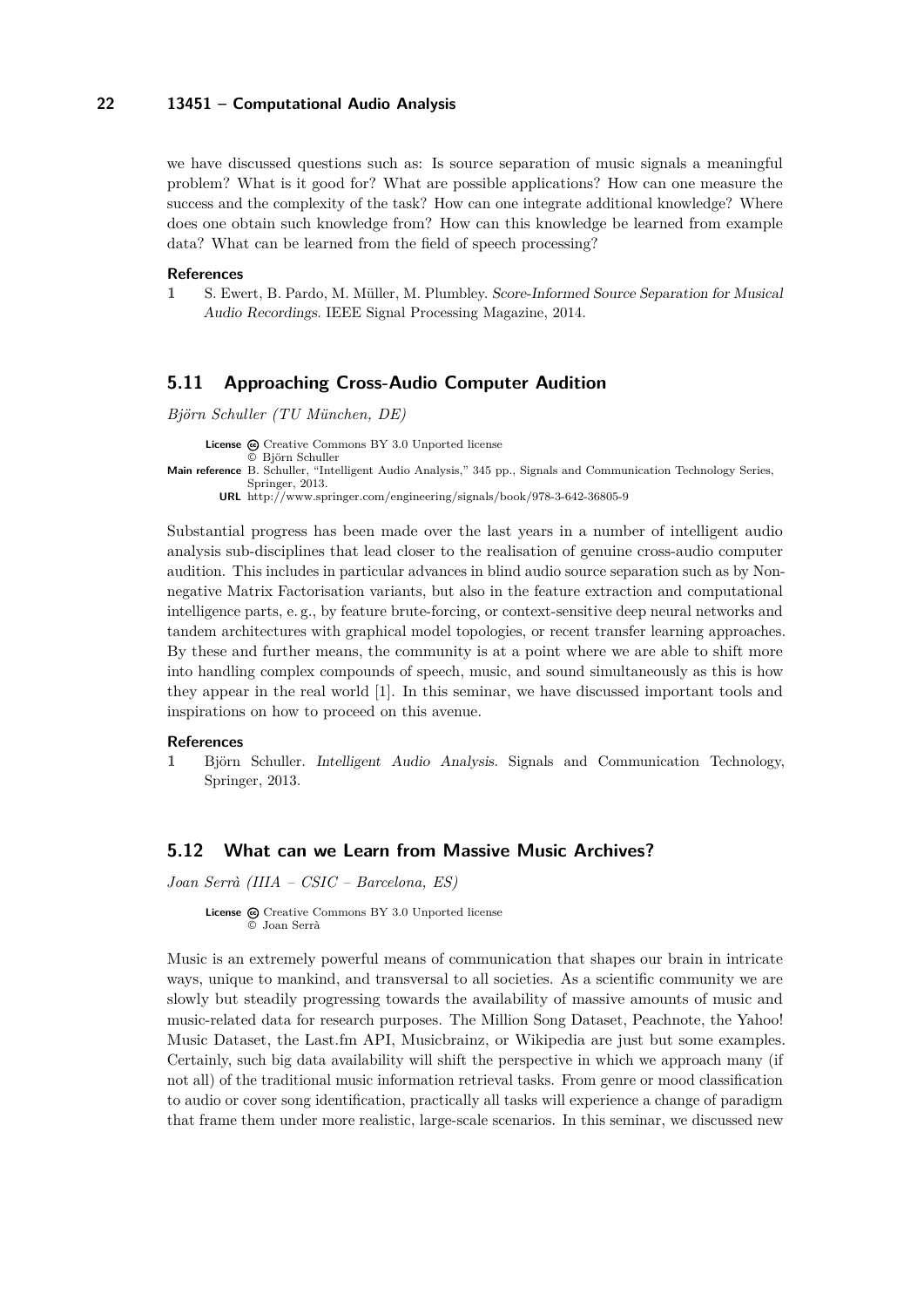avenues for research that are awaiting for us. In particular, future work will be concerned about extracting and using knowledge that can be distilled from such massive amounts of data—not only knowledge about music itself (rules, patterns, anti-patterns, and their evolution), but also knowledge about ourselves, as music listeners, users, or creators.

## <span id="page-22-0"></span>**5.13 Acoustic Monitoring in Smart Home Environments: A Holistic Perspective**

*Stefano Squartini (Polytechnic University of Marche, IT)*

- **License**  $\textcircled{e}$  [Creative Commons BY 3.0 Unported](http://creativecommons.org/licenses/by/3.0/) license
- © [Stefano Squartini](#page-22-0) **Joint work of** Emanuele Principi
- **Main reference** [E. Principi, S. Squartini, F. Piazza, D. Fuselli, M. Bonifazi, "A distributed system for recognizing](http://www.isca-speech.org/archive/interspeech_2013/i13_2049.html) [home automation commands and distress calls in the Italian language," in Proc. of the 14th](http://www.isca-speech.org/archive/interspeech_2013/i13_2049.html) [Annual Conf. of the Int'l Speech Communication Asssociation \(INTERSPEECH'13\),](http://www.isca-speech.org/archive/interspeech_2013/i13_2049.html) [pp. 2049–2053, ISCA, 2013.](http://www.isca-speech.org/archive/interspeech_2013/i13_2049.html)
	- **URL** [http://www.isca-speech.org/archive/interspeech\\_2013/i13\\_2049.html](http://www.isca-speech.org/archive/interspeech_2013/i13_2049.html)

In recent years, there has been significant interest around the "Smart Home" paradigm, a scenario where several research fields seem to naturally converge. One of the most relevant objectives consists in monitoring the activity of inhabitants for different purposes: emergency state recognition and fall detection (especially for elderly people), intrusion or theft detection, people localization, usage of appliances, or power consumption besides the more common home automation commands, which have been already implemented in many commercial entertainment-oriented devices. In this context, acoustic monitoring techniques play an important role. Even though many scientific studies have been conducted so far, the results do not yet seem to match the market expectations.

Our research group is developing distributed system for recognizing home automation commands and distress calls in Italian language. The system integrates the automatic recognition of emergency states and home automation commands with remote assistance and hands-free communication. The ITAAL database has been developed for this purpose and a preliminary prototype is already available. Nevertheless, many issues still need to be addressed in order to make the system more appealing, reliable and useful for exploitation in real domestic environments. This typically requires dealing with heterogeneous acoustic data, which must be treated by looking at them from a holistic perspective, also taking other types of sensing activity into account. Some of these issues are reported here as open challenges to be addressed in future research:

- $\blacksquare$  How to integrate speech and sound analysis for activity monitoring? Utterances spoken by a user, even if not really related to specific commands devoted to activate certain smart functionalities, can be useful to understand what the user is doing and in which part of the house he is located, specially if adequately integrated with no-speech sounds related to his activity.
- $\blacksquare$  How to integrate information coming from infra- and ultra-sound sensors? Spanning the frequency range beyond the audible range can be very useful (e. g., subsonic sounds for fall detection and ultrasonic sounds for localization), especially in an integrated fashion with the "real" acoustic information. Therefore, unsupervised learning techniques can be implemented to find out and efficiently use cross-domain relationships.
- What is the role of paralinguistic features? In emergency state recognition, for instance, the capability of detecting the presence of paralinguistic features in the vocal activity,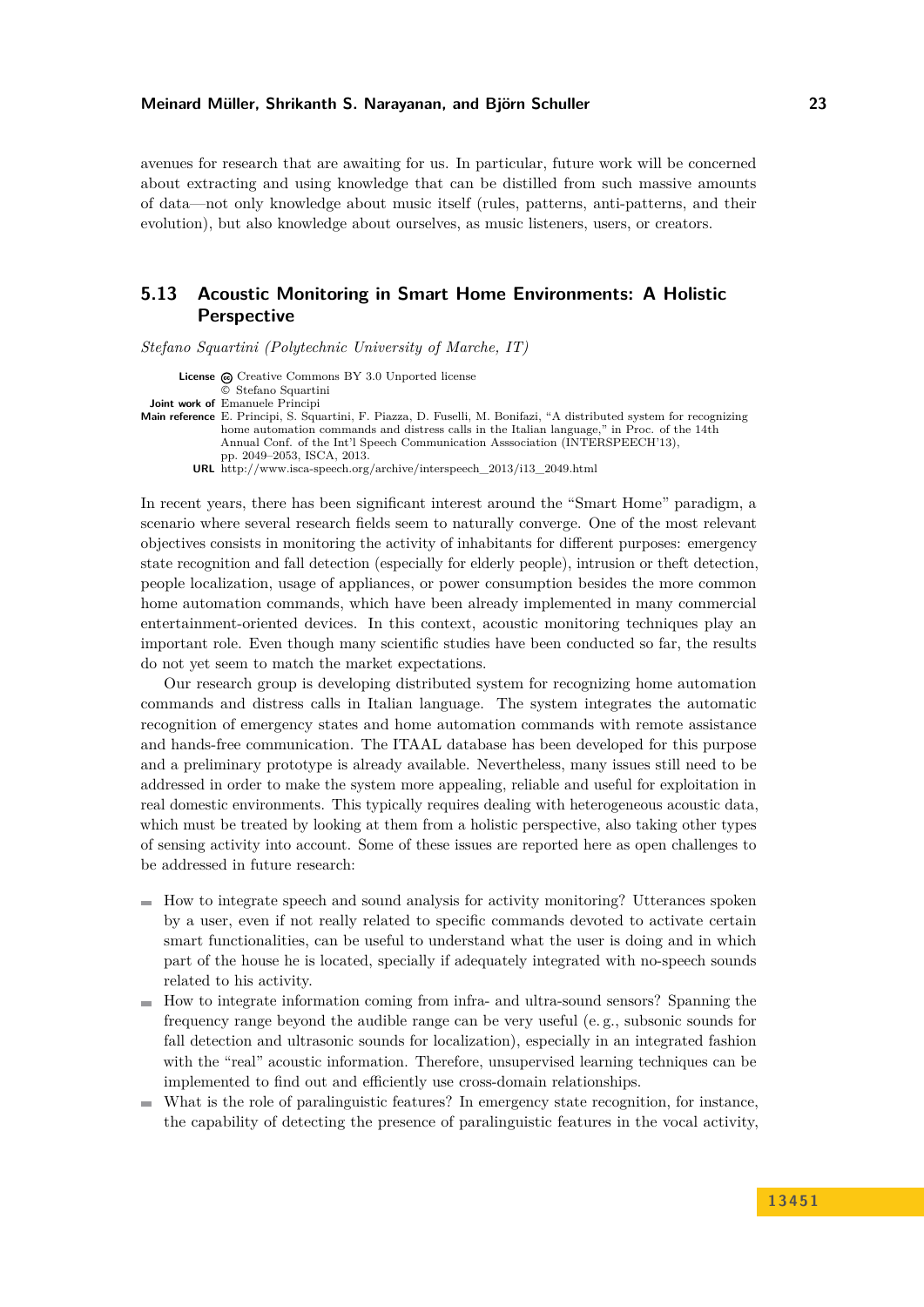and likely understanding their meaning, can have a substantial impact in the overall performance and asks for consideration in smart home environments.

- $\blacksquare$  How to deal with minimum a-priori knowledge? In several practical smart home scenarios, the adaptation of automatic recognition systems to a speaker's characteristics is not allowed, since the provided technology should be as transparent as possible to the final user.
- $\blacksquare$  How to deal with the "novelty" issue? One of the objectives of acoustic monitoring consists in automatically recognizing a novel event with respect to the "usual" ones, in order to take adequate actions (e. g. in case of thefts).

#### <span id="page-23-1"></span>**5.14 Sound Processing in Everyday Environments**

*Emmanuel Vincent (INRIA – Nancy – Grand Est, FR)*

**License**  $\odot$  [Creative Commons BY 3.0 Unported](http://creativecommons.org/licenses/by/3.0/) license © [Emmanuel Vincent](#page-23-1)

I am interested in an efficient integrated approach to sound processing in everyday environments. The various relevant tasks are often treated one after another: source localization, source separation, speaker/event identification, speech recognition. This "pipeline" approach yields suboptimal results due to the propagation of errors from one step to the next. Our approach is to propagate not only deterministic signals and values but a full posterior distribution (which is approximated as a Gaussian) from one step to the next. Some techniques exist to estimate this distribution but they are not very accurate yet. Burning questions in this context are: How to accurately estimate and propagate uncertainty? How to use it in combination with state-of-the-art ASR and speaker/event identification systems?

#### **References**

- **1** N. Duong, E. Vincent, and R. Gribonval. Spatial location priors for Gaussian model based reverberant audio source separation. EURASIP Journal on Advances in Signal Processing, Springer, 2013.
- **2** A. Ozerov, M. Lagrange, and E. Vincent. Uncertainty-based learning of acoustic models from noisy data. Computer Speech and Language, Elsevier, 2013, 27 (3), pp. 874-894.
- **3** J. Barker, E. Vincent, N. Ma, H. Christensen, and P. Green. The PASCAL CHiME Speech Separation and Recognition Challenge. Computer Speech and Language, Elsevier, 2013, 27 (3), pp. 621-633.
- **4** E. Vincent, J. Barker, S. Watanabe, J. Le Roux, F. Nesta, and M. Matassoni. The Second 'CHiME' Speech Separation and Recognition Challenge: An overview of challenge systems and outcomes. IEEE Automatic Speech Recognition and Understanding Workshop, 2013.

### <span id="page-23-0"></span>**6 Towards a Definition of Computational Audio Analysis (CAA)**

Towards the end of the seminar, each participant was asked to give some kind of definition for a research field we coined "Computational Audio Analysis" (CAA). The following list gives an overview of the various statements which, as a whole, also give a good impression about the range of topics we have discussed at our Dagstuhl seminar.

Computational audio analysis provides quantitative methodologies that enable detailed analyses of human behavior and interaction.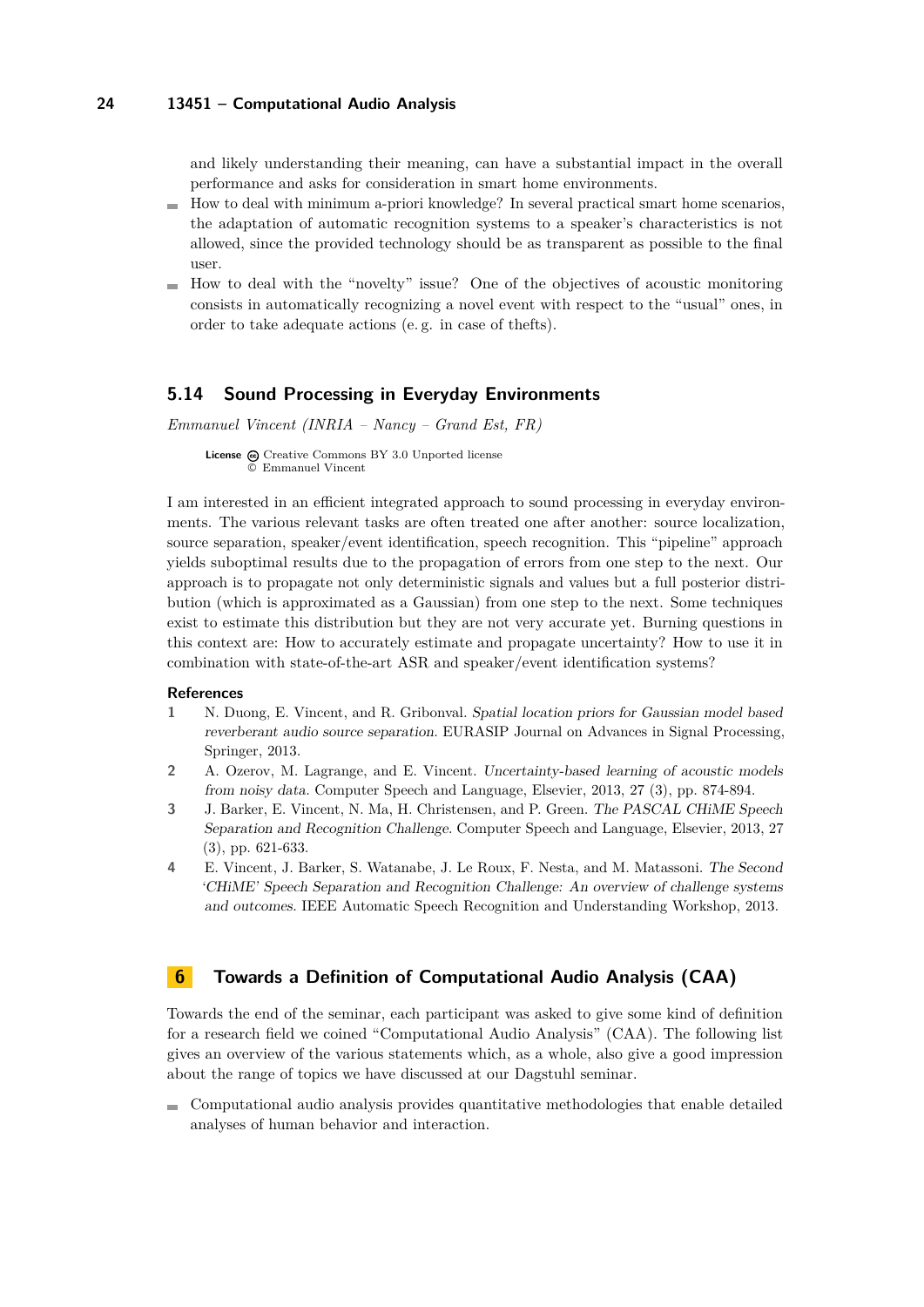#### **Meinard Müller, Shrikanth S. Narayanan, and Björn Schuller 25**

- $\blacksquare$  The goal of computational audio analysis (CAA) is to understand the underlying structure of a given audio recording using computational methods in order to extract information and higher level semantics. CAA is a highly multidisciplinary field bringing together researchers in computer science, digital signal processing, machine learning with domain experts in, for example, speech and music processing, human computer interaction, biology, medicine, and acoustics.
- $\blacksquare$  In the field of artificial intelligence (AI), people have tried to realize machines that simulate the role of a human. Examples are the Deep Blue system in chess or the Watson system for answering questions posed in natural language. Computational audio analysis aims at realizing machines that hear and understand sounds like a human. However, it seems to be a long way to realize such system, so that CAA remains an exciting research area.
- Computational audio analysis aims at inferring meaningful structures from audio signals, e. finding hidden relationships in heterogeneous collections of acoustic data from multiple perspectives, as well as detecting and understanding the meaning of events as occurring in natural environments
- The objective of computational audio analysis is to give a generative explanation of a sound complex, where a soundscape is decomposed with sufficient fidelity to meet the needs of particular applications.
- Computational audio analysis aims at extracting information from audio signals using techniques from signal processing, machine learning, information retrieval, and related fields. One central objective is to segment, structure, and decompose audio signals into elementary units that have some semantic (e. g. linguistic, musical) meaning. These units not only serve as basis for higher level analysis and classification tasks but also deepen the understanding of the underlying acoustic material.
- Computational audio analysis refers to the modeling and analysis of audio, in particular the voice, with the goal to extract 'meaningful information' from audio. What 'meaningful information' means, depends on the respective application. Inferring interactive events or states from audio, classifying environmental sound events, or separating sources to improve ASR are such examples tasks. Furthermore, CAA provides us with techniques to automatically attribute labels or perceptual characteristics to sounds.
- Computational audio analysis—in an utmost compact description—essentially focuses on extracting information from audio using computational methods.
- Computational audio analysis is the processing of audio signals in order to characterize  $\sim$ or decode them in a way humans can understand. It incorporates signal processing techniques as well as models of perception and cognition. The main difficulty is that it needs to model a highly complex system with large inter-subject variability: human listeners.
- Computational audio analysis means resolving audio into machine understandable constructs.
- $\blacksquare$  In computational audio analysis, annotation-flexible models that adapt to new conditions are developed in order to achieve a more representative (machine) learning outcome. Furthermore, the interplay between speech signals, other human-produced signals such as physiological signals (heart rate, skin conductance, activity, gestures), and non-speech audio signals (e.g. cough, snoring, sneezing) are explored. The understanding of how and why audio influences the human mind using low-level features can open possibilities for new application.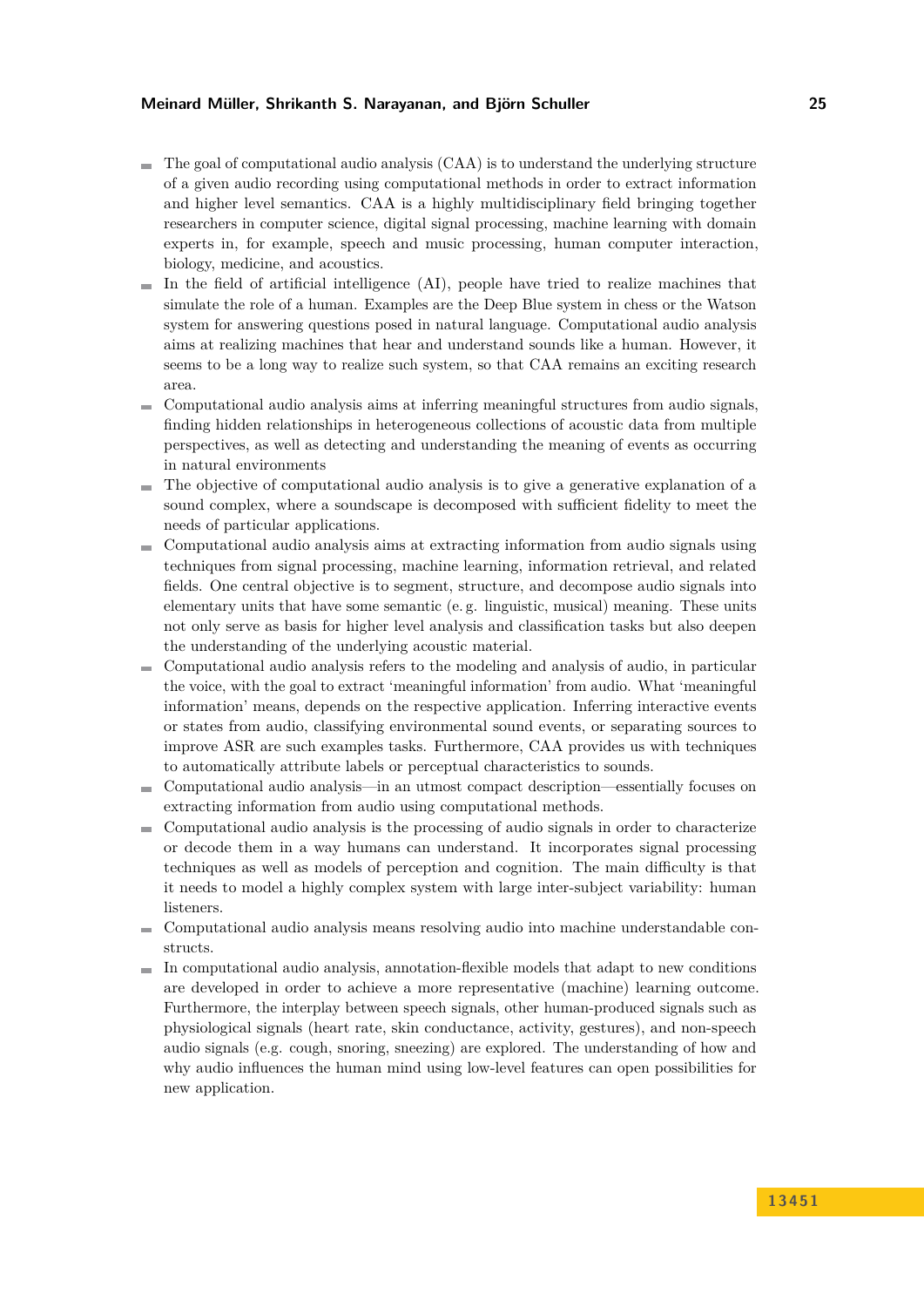- Computational audio analysis means extracting knowledge from audio and making sense of it.
- Computational audio analysis provides computational methods for finding relevant strucm. ture (pertinent features and class labels as well as appropriate decompositions) in acoustic data, where relevancy, pertinence and appropriateness are usually defined in a taskdependent way. Methods are not limited to acoustic data, but can use multi-modal input, as long as audio data is among the considered modalities.
- Computational audio analysis aims at the detection, separation and description of acoustic ÷. objects via computational means. Descriptions can be of a qualitative (e. g., "warm") and quantitative (e. g. "70 dB SPL") nature. The source of these acoustic objects can be a human speaking, real or virtual musical instruments being played, or other vibrating physical objects such as loudspeakers. In addition to the analysis of separable acoustic objects, CAA also targets at holistic descriptions of acoustic scenes or parts of a scene (e. g., being at a train station).
- Computational audio analysis is the automated analysis of acoustic signals (whether natural or man-made) in order to perform some task that has utility to humans. There are no restrictions on the task: the setting may be online/offline, unimodal/multimodal, passive/interactive and may involve any form of acoustic signal including speech, music or environmental audio. The analysis may use perceptually motivated features (e. g., MFCCs) or perceptually motivated processing. However, in contrast to computational audition, the processing does not need to follow human audio processing, i. e., it does not explicitly model human hearing and the field is not concerned with learning about human hearing from human/machine comparisons.
- Computational audio analysis is a way to describe the effect that audio (both naturally occurring and artificially synthesized) has on humans, independent of language, linguistics, or phonetics. Due to the difficulty of describing its "targets" with words, or measure its physiological effects exactly, labels are very hard to get by. This makes CAA a challenging combination of fields such as computer science, musicology, psychology, or physiology.
- Computational audio analysis is the analysis and interpretation of an acoustic scene by a  $\mathcal{L}_{\mathcal{A}}$ machine. This analysis can be either obtained in a supervised way, which is guided by human perception or sound production mechanism when known, or it can be unsupervised with the aim, for example, to discover new concepts (such as sound objects or sound primitives) not necessarily formally defined in advance by humans.
- Computational audio analysis is about machine-assisted extraction of information from  $\overline{a}$ sound. It can be either fully automatic (unsupervised) or user-guided (semi-supervised).
- Speech conveys information beyond verbal message including intentions, emotions, and  $\sim$ personality traits that influence the way we communicate with others (people, robots, computers, devices). Computational audio analysis offers the opportunity to develop tools for learning and inferring these traits. The challenge in building such systems is to capture the temporal dynamic and situational context of behaviors.
- Computational audio analysis is the processing and modeling of the inherently heterom. geneous general audio signal to uncover latent structures, to derive mappings to and between representations of interest, and to empower target applications such as summarization, retrieval, synthesis, and categorization. As a special case, the computational representations and formalism of CAA can benefit from human audition principles.
- Computational audio analysis is about processing audio data with respect to a specific m. application scenario and domain knowledge in order to extract task-specific information.
- Computational audio analysis is concerned with the extraction of a parametric description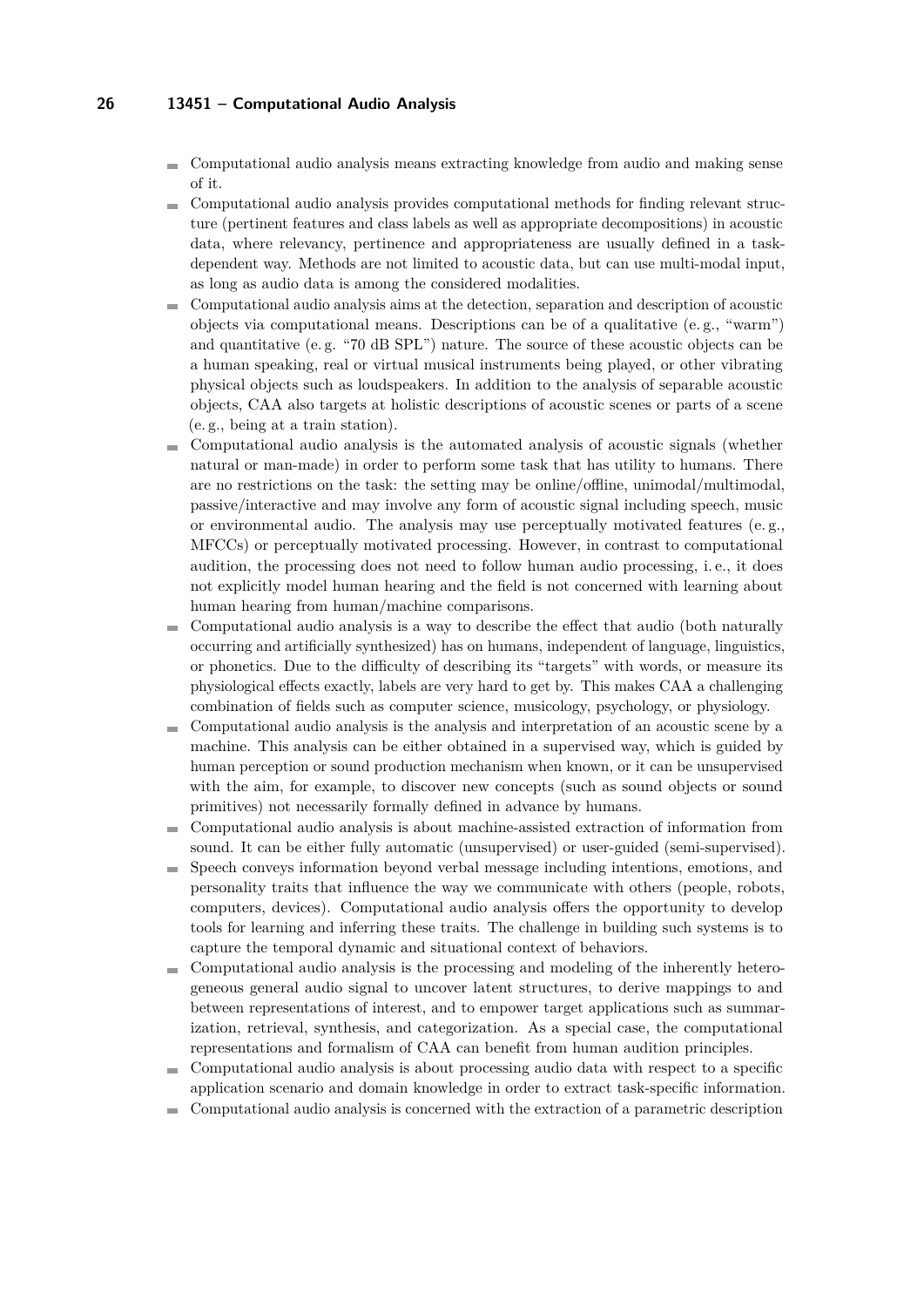#### **Meinard Müller, Shrikanth S. Narayanan, and Björn Schuller 27**

for an audio signal from its waveform (and possibly other additional representations). The type of the description varies depending on the requirements of the desired application.

- Computational audio analysis aims at understanding audio by means of computational  $\sim$ means. This could mean being able to build a model of the source (source modeling and separation) extracting relevant messages (speech recognition), or understanding the environment the sources are in (e. g., room ID through reverb). CAA is open to any and all computational methods to do so (including semantic web, crowd sourcing).
- Computational audio analysis involves the processing of audio signals by the help of ÷. computers with the objective to obtain information from it. Such information can refer different levels of abstraction ranging from basic signal measurements and low-level features to semantically meaningful information such as words, emotions, or melodies.
- Computational audio analysis is the intersection of audio analysis by digital means (i. e., m. digital signal processing) with computer science. It therefore might include any relevant aspect of computer science, including but not limited to logic, inference, representation (ontologies), HCI, information retrieval, machine learning, cryptography and encryption, autonomous agents, communication (not telecommunication) theory, and so on. It should develop computational means and mechanisms for transitioning from audio data, to audio information, to (audio) knowledge and understanding for all forms of audio, i. e., speech, music, environmental, making that information and knowledge useable in a wide variety of application domains, including creative activity. It does not exist in isolation and has close ties to other sensory and affective data/modalities. It embraces the representational power of Semantic Web technologies which empowers many of the areas of computer science above in the linked data world of the future.
- By audio, we deal with mechanical waves, i. e., a complex series of changes in or oscillation m. of pressure as compound of frequencies within the acoustic range available to humans and at sufficiently intense level to be perceived, i. e., audible by them. The analysis of audio aims at the extraction of information and, on a higher level, attachment of semantic meaning to audio signals. Computational audio analysis typically includes the involvement of computational intelligence algorithms as provided by the means and methods of machine learning going beyond signal processing.
- Computational audio analysis deals with rich (audio) data and a complex (audio) signals.  $\sim$ It encompasses a variety of aspects such as the analysis of spoken language, the mood of a song, and the human interaction including feelings and emotion.
- Computational audio analysis is the engineering approach to reproduce the human  $\rightarrow$ capability of processing sounds to understand acoustic scenes and respond appropriately to the environment.
- $\blacksquare$ Computational audio analysis deals with the analysis of audio in combination with other sensor information such as video, body sensors, GPS, and so on. The analysis of such data is generally statistical, deep, atheoretical, and hard for people to understand. CAA should be time- and context-dependent. It may involve continuous adaptation and may incorporate protension.
- Computational audio analysis is the use of computers (from microprocessors over smartphones to supercomputers) for the analysis of audio signals (acquisition and storage, feature extraction, model building and interpretation) with applications in telecommunications, multimedia, automotive, industry, biomedicine, performing arts, forensics, human curiosity, and science.